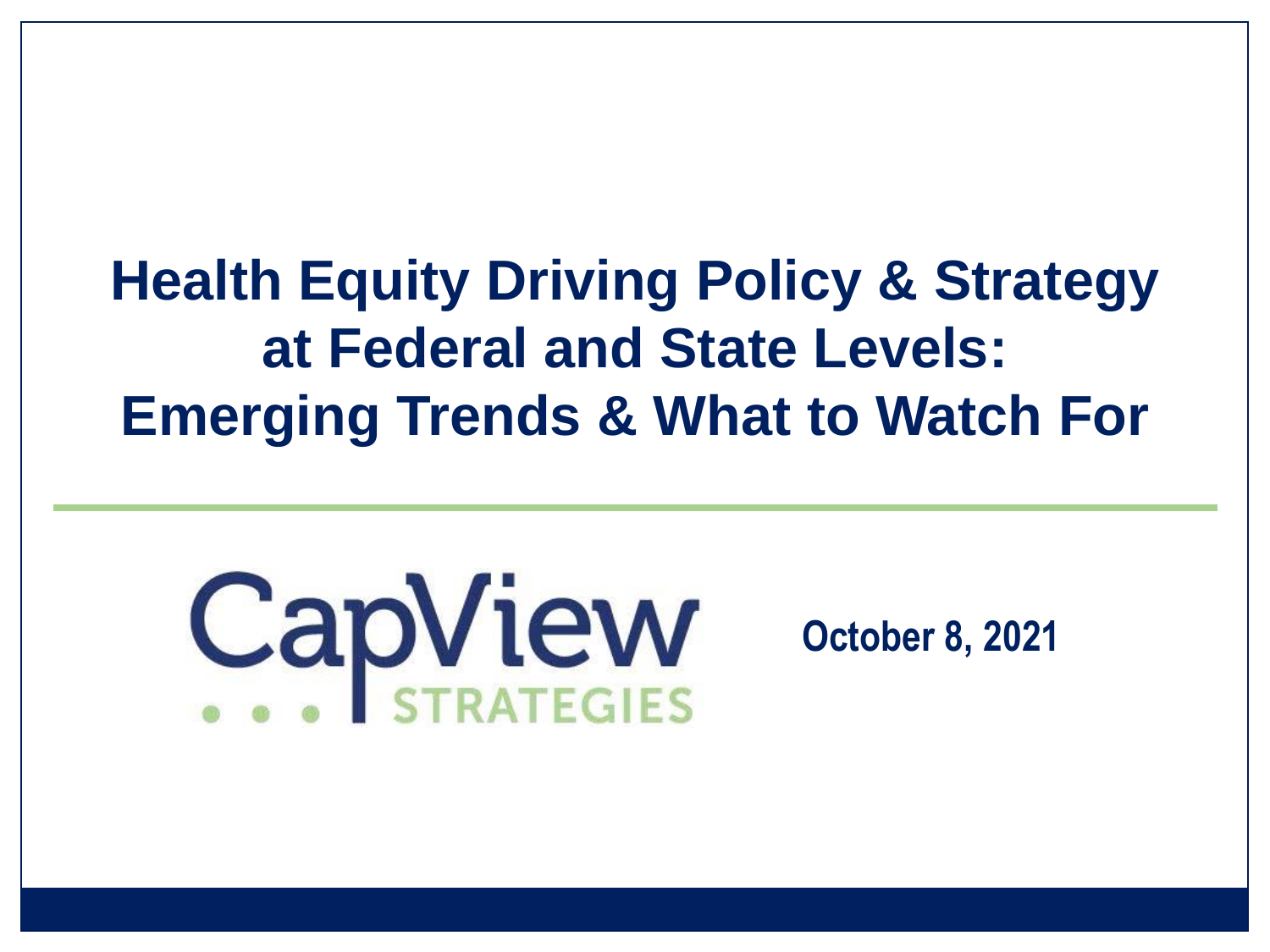# Table of Contents

2

- Overview Administration Outlines Equity as Cornerstone of Federal Policy
- HHS Actions to Advance Health Equity
	- HHS COVID-19 HETF
	- $\circ$  FDA
	- CMS
	- CMMI
- State Initiatives on Health Equity
- Implications/What to Watch For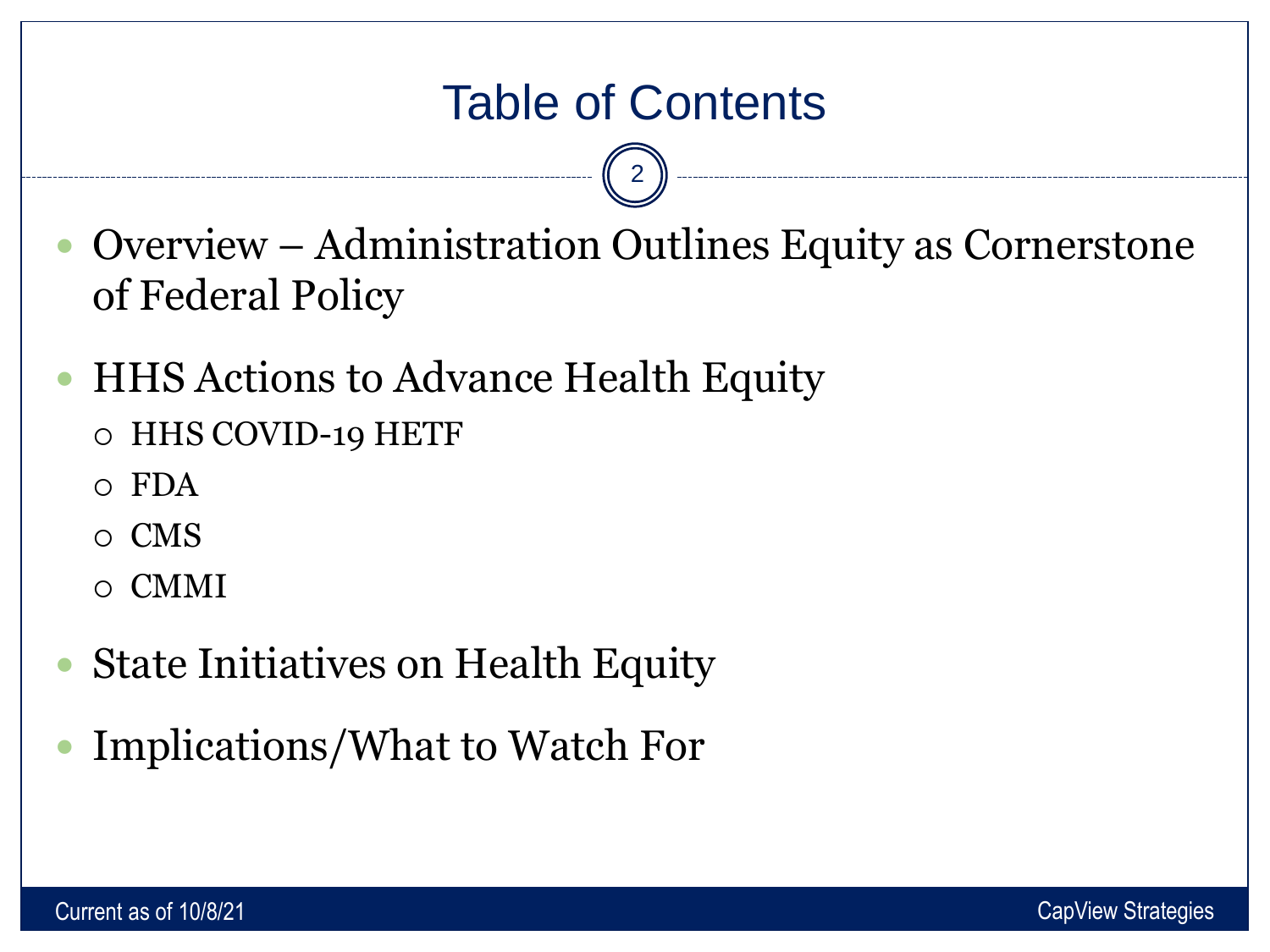# Biden Administration Immediately Identifies Promoting Equity as Priority Via Executive Orders 3

- **[Executive Order 13985](https://www.whitehouse.gov/briefing-room/presidential-actions/2021/01/20/executive-order-advancing-racial-equity-and-support-for-underserved-communities-through-the-federal-government/)**. (January 20) **Focuses on Federal Government laying out a comprehensive plan to advance equity for all,** including establishing an inter-agency process led by Domestic Policy Council to "embed equity principles, policies, and approaches across the Federal Government." EO:
	- Requires assessment of equity in Federal Agencies' policies and programs
	- Allocates federal resources to advance fairness and opportunity
	- Promotes equitable delivery of government benefits and opportunities
	- Establishes an equitable data working group
- **[Executive Order 13995](https://www.whitehouse.gov/briefing-room/presidential-actions/2021/01/21/executive-order-ensuring-an-equitable-pandemic-response-and-recovery/)**. (January 21) **Focuses on the severe impact of COVID-19** on communities of color, other underserved populations and **establishes COVID-19 Health Equity Task Force (HETF)** within HHS to ensure an equitable pandemic response and recovery

In May 2021, OMB released the "Methods and Leading Practices for Advancing Equity and [Support for Underserved Communities Through Government"](https://www.federalregister.gov/documents/2021/05/05/2021-09109/methods-and-leading-practices-for-advancing-equity-and-support-for-underserved-communities-through) request for information (RFI) on whether agency policies and programs equitably serve all eligible individuals and communities, particularly those underserved.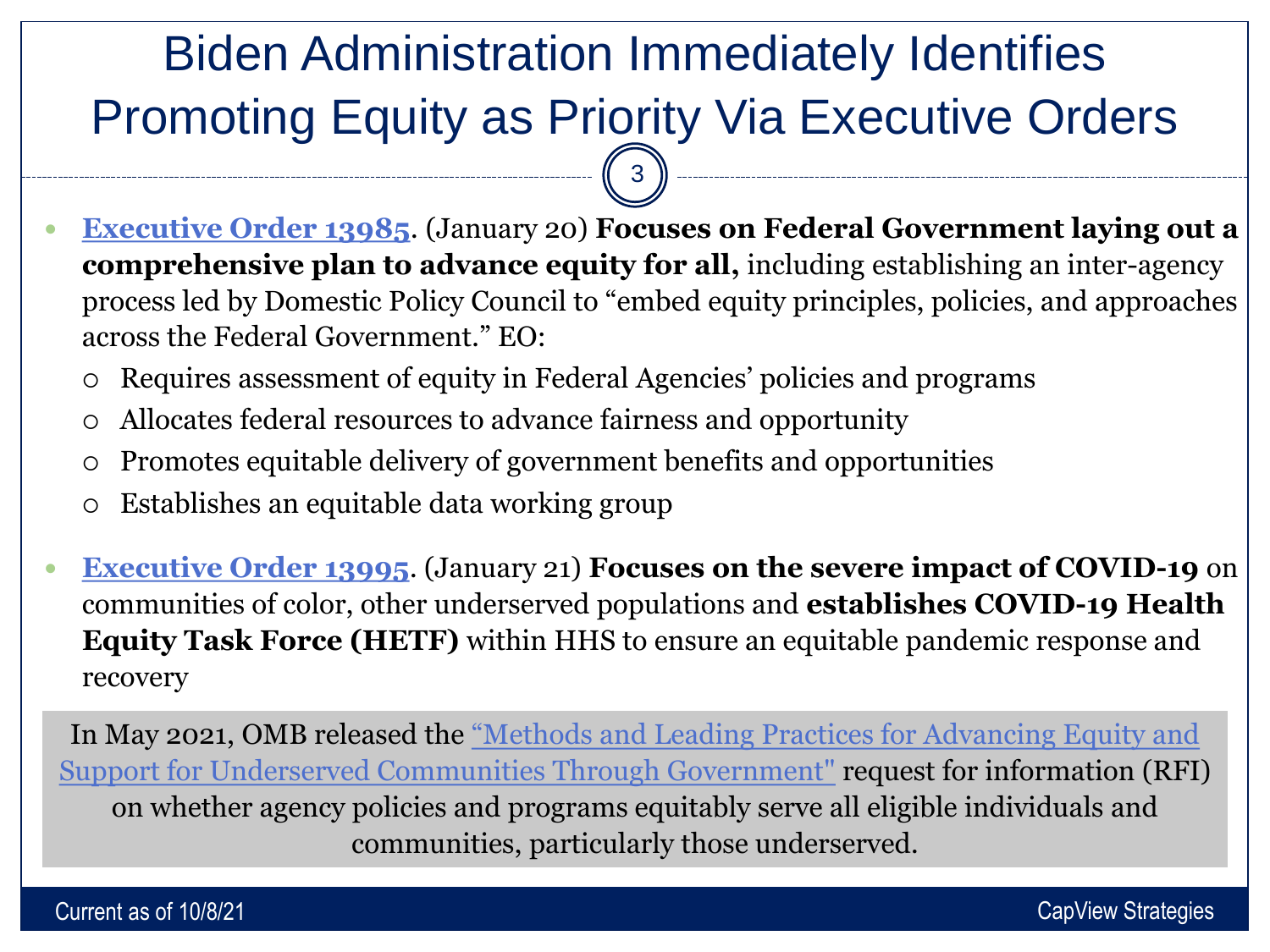# Equity Emerges as a Cornerstone of Federal Policy

4

- **First of its kind, comprehensive, Federal government approach to advancing equity for all** and addressing long-standing systemic racism, disparities and inequality
- **COVID-19 highlighted disproportionate, severe impact on communities of color, other underserved populations,** bringing into focus existing disparities
- **Broad range of policy levers being used at Federal level** to advance equity including regulations, guidance, CMMI models, quality measures, and data collection/reporting
- **States simultaneously working to address equity** through waivers, Medicaid contracts, data, and task forces
- **Cross-stakeholder implications** impacting beneficiaries, providers, health plans, manufacturers, states, and other stakeholders

#### **Stakeholder and Administration collaboration essential for advancing health equity**

Current as of 10/8/21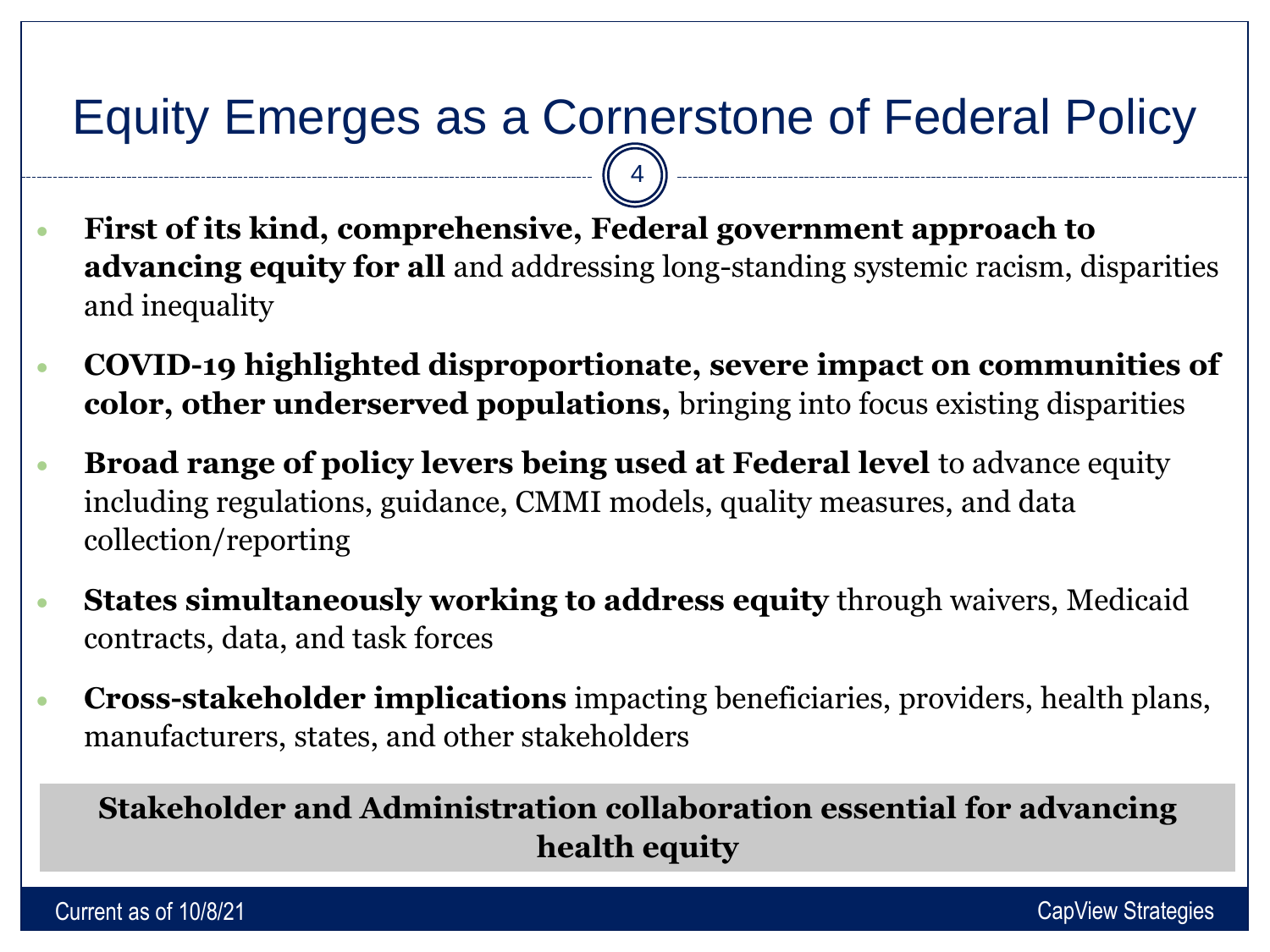

Current as of 10/8/21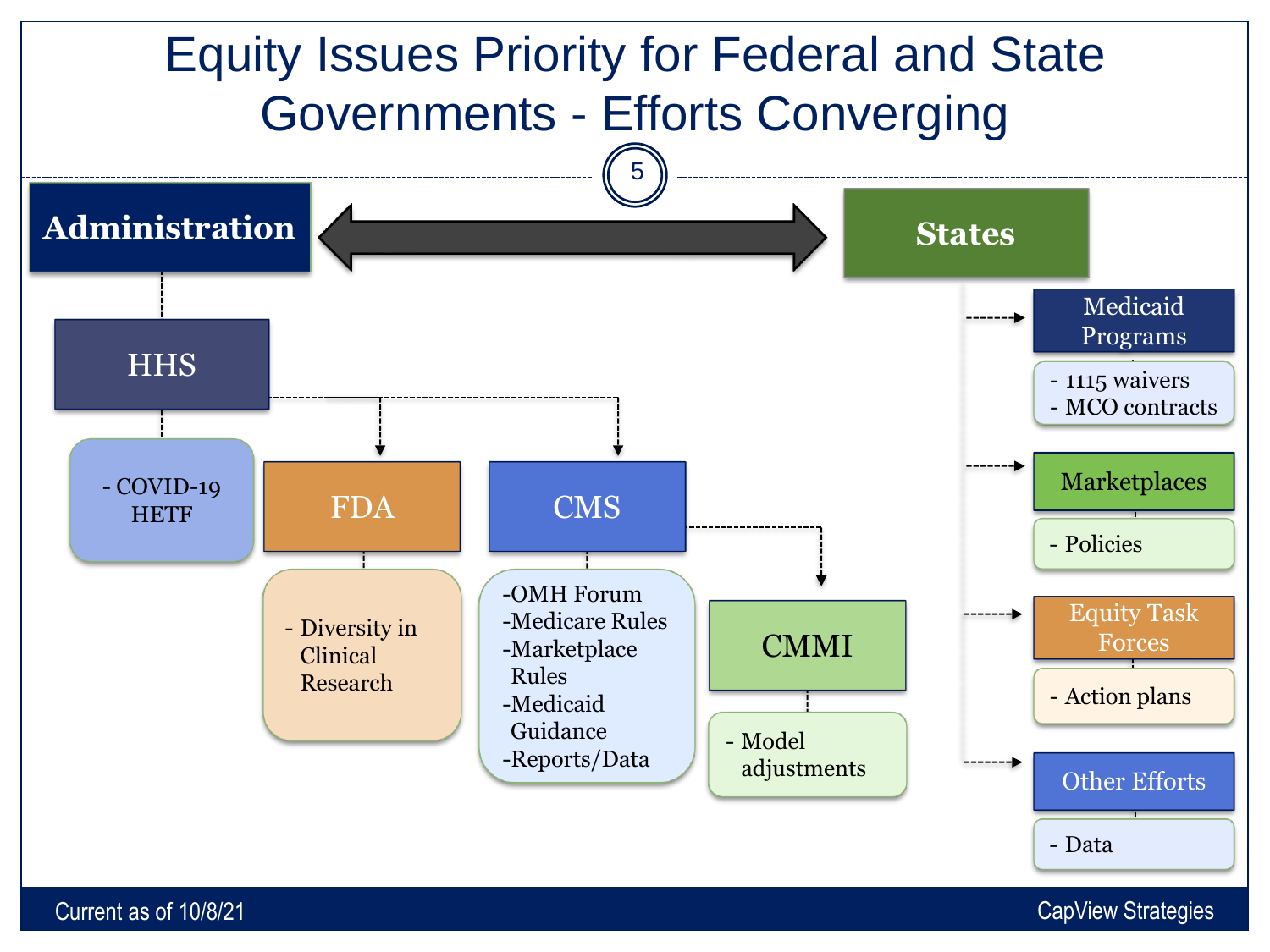# Equity Will Continue to be a Focus at Federal and State Levels: What to Watch For Moving Forward

6

#### • **HHS COVID-19 HETF**

**Report to President.** Final report, implementation and accountability plans (exp. Oct.)

#### • **CMS Actions**

- <sup>o</sup> **Regulations**. Rules/guidance informed by "Closing the Equity Gap" RFI responses
- <sup>o</sup> **Reports/Data.** Reports with available data on disparities; new data requirements
- <sup>o</sup> **Policies to Support Coverage/Access.** Policies that strength access to coverage
- <sup>o</sup> **Policies Impacting Access/Payment**. Changes to Medicaid drug rebate program

#### • **CMMI's Evolving Role**

- <sup>o</sup> **Strategic Plan.** Report outlining strategy refresh (exp. fall)
- <sup>o</sup> **Model Adjustments.** New models/ model changes to address social determinants of health (SDoH) and promote equity

#### • **State Actions**

- <sup>o</sup> **Medicaid.** Development/implementation of 1115 waivers and managed care contracts
- <sup>o</sup> **Task Forces**. Future of Health Equity Task Forces beyond COVID-19
- <sup>o</sup> **Data**. Expansion of data collection efforts
- <sup>o</sup> **Medicaid/Marketplaces**. Policies/initiatives to support enrollment/access to coverage via exchanges and Medicaid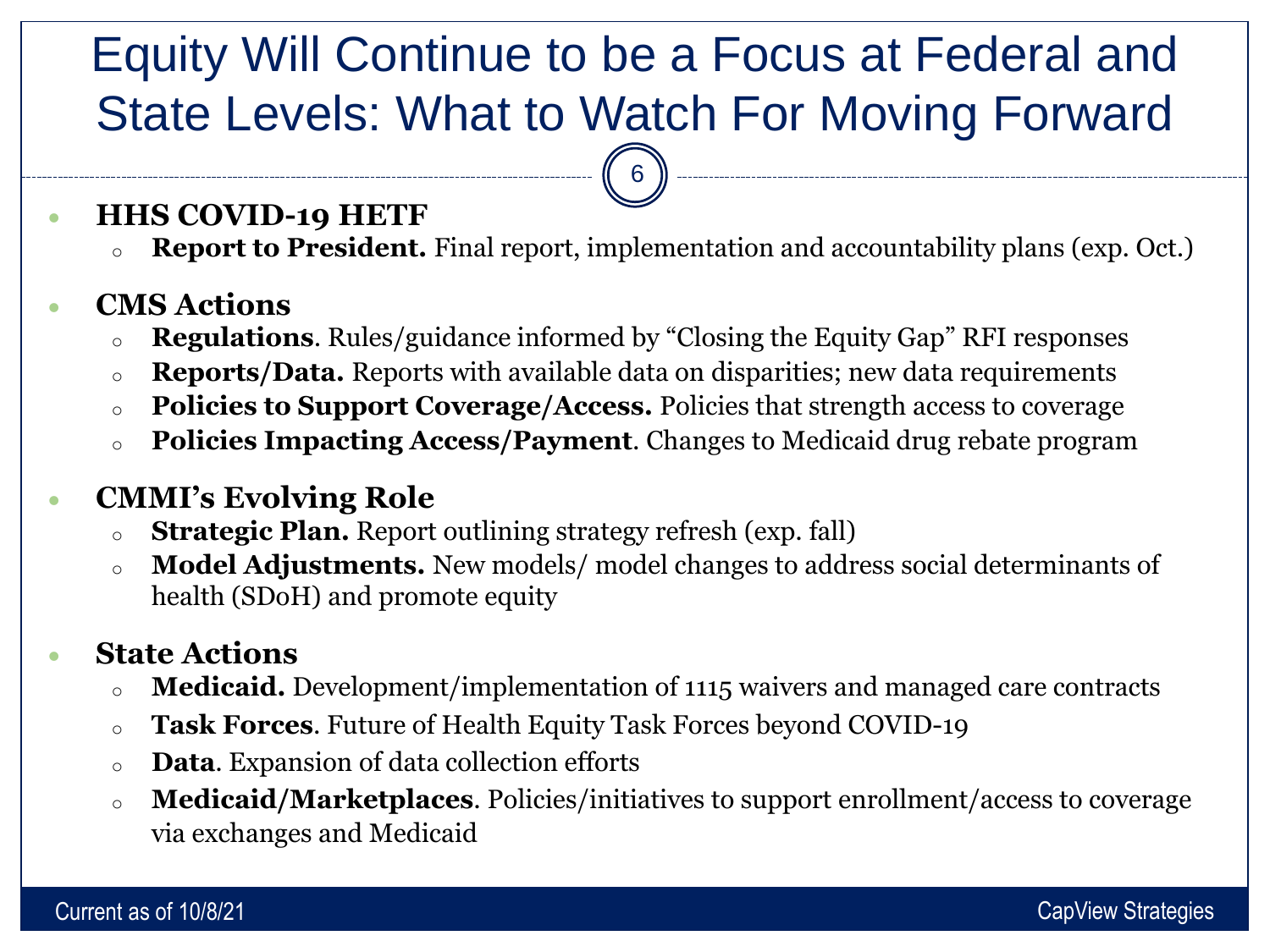# HHS Actions to Advance Health Equity

 $\begin{bmatrix} 7 \end{bmatrix}$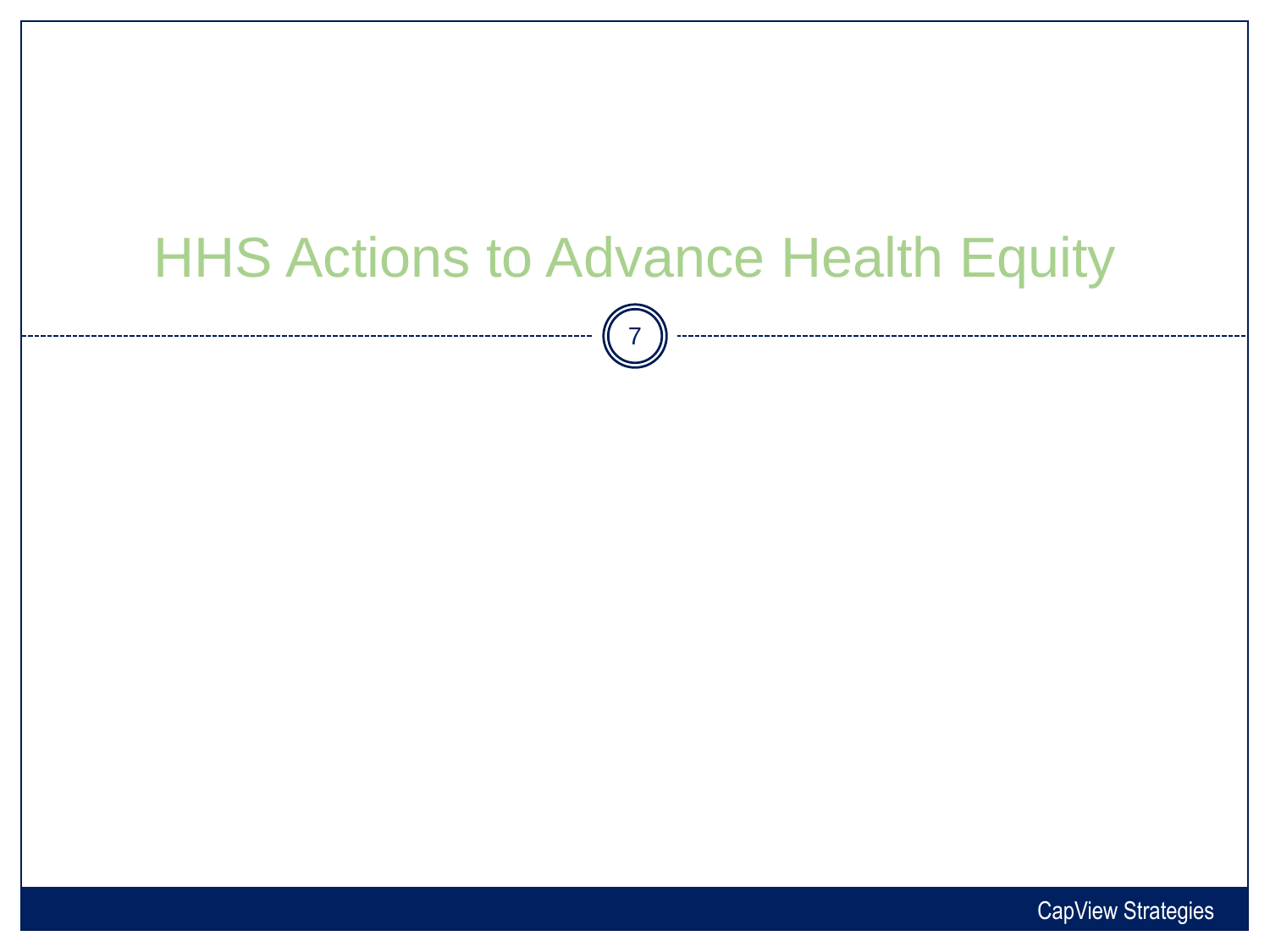

Current as of 10/8/21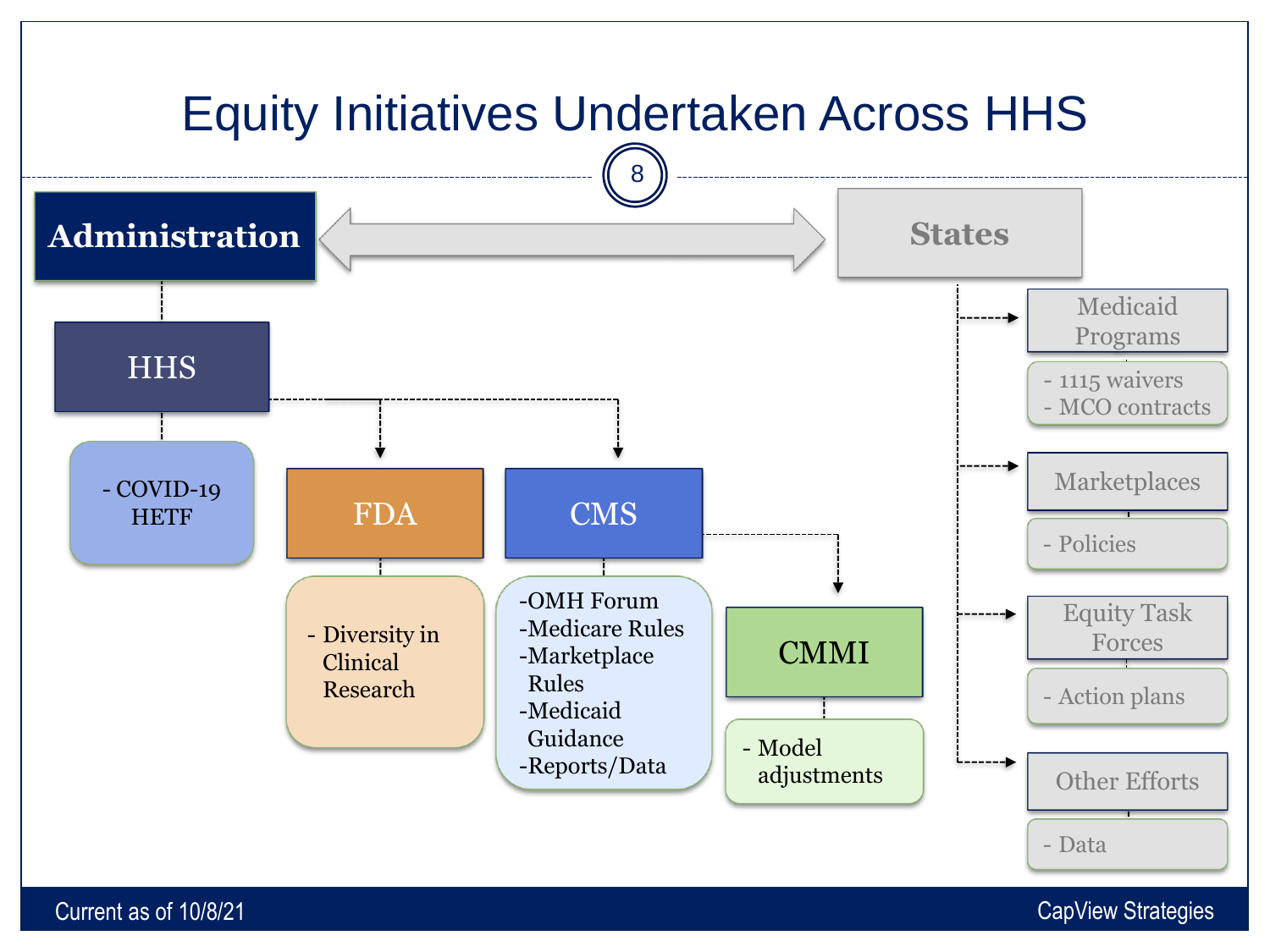#### HHS COVID-19 Health Equity Task Force Charged with Crafting Recommendations to Address Inequities **HHS**

**[HHS COVID-19 Health Equity Task Force](https://www.minorityhealth.hhs.gov/omh/browse.aspx?lvl=2&lvlid=100) (HETF)**. Established to provide recommendations and final report to President on how to address inequities caused or made worse by COVID-19 pandemic and to prevent future inequities.

 $\overline{9}$ 

- **HETF Meetings and Recommendations.** Six public meetings from February to July 2021 during which HETF generated over 300 interim recommendations addressing:
	- COVID-19, Health Inequities, Data Gaps and Solutions
	- Equitable COVID-19 vaccine access and acceptance
	- Mental and behavioral health impact of COVID-19
	- Discrimination and xenophobia impact of COVID-19
	- Inequities and the impact of long-COVID; the access to personal protection equipment, testing, and therapeutics
	- Future pandemic preparedness, mitigation, and resilience needed to ensure equitable response and recovery in communities of color and other underserved populations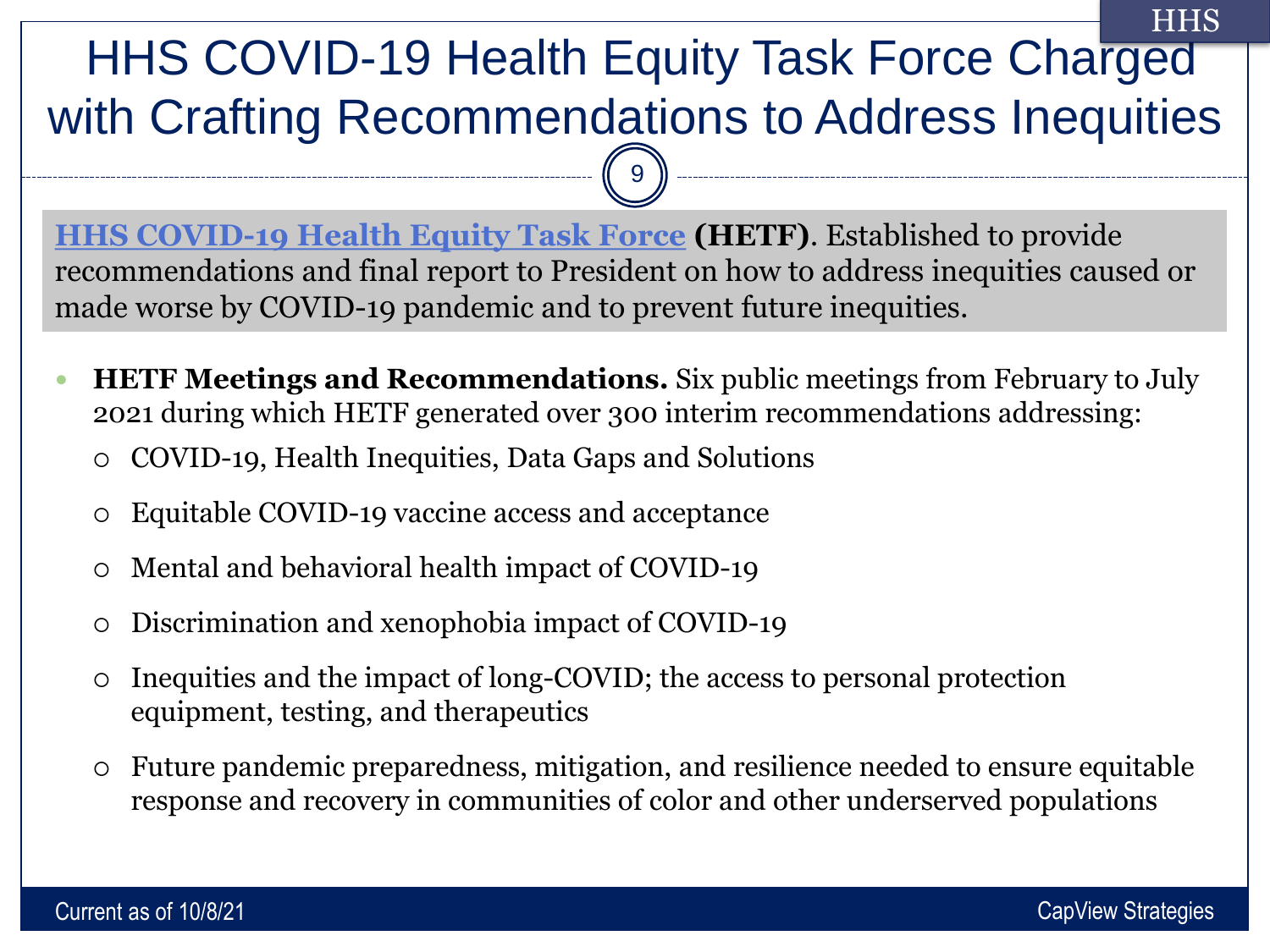# HHS HETF Finalizing Recommendations, Priorities to Be Included in Final Report

 $10$ 

- **Priorities.** Task Force presented cross cutting goals that span recommendations and outcomes
	- 1. Empower and Invest in Community-Led Solutions to Address Health Equity
	- 2. Enforce a Data Ecosystem that Promotes Equity-Driven Decision Making
	- 3. Increase Accountability for Health Equity Outcomes
	- 4. Invest in Representative Health Care Workforce and Increase Equitable Access to Quality Health for All
	- 5. Lead and Coordinate Implementation of the COVID 19 Health Equity Task Force Recommendations from a permanent health equity infrastructure in the White House
- **Outcomes.** Intended results from final recommendations; may be used as metrics to determine how recommendations are working:
	- Everyone will have equitable access to high quality health care
	- Data accurately represent all populations and lived experiences to drive equitable decisions
	- Health equity will be centered in all processes, practices, and policies
	- Community expertise, effective communication will be valued in health care and public health

**e and public health. Final Recommendations and Report.** HETF approved [55 final recommendations](https://www.minorityhealth.hhs.gov/Assets/PDF/COVID19HETF_Final%20Recommendations-093021_508_FINAL%203_.pdf) at September 2021 meeting. Final report—with top priorities, suggested outcomes, final recommendations, and implementation and accountability plans—expected in October.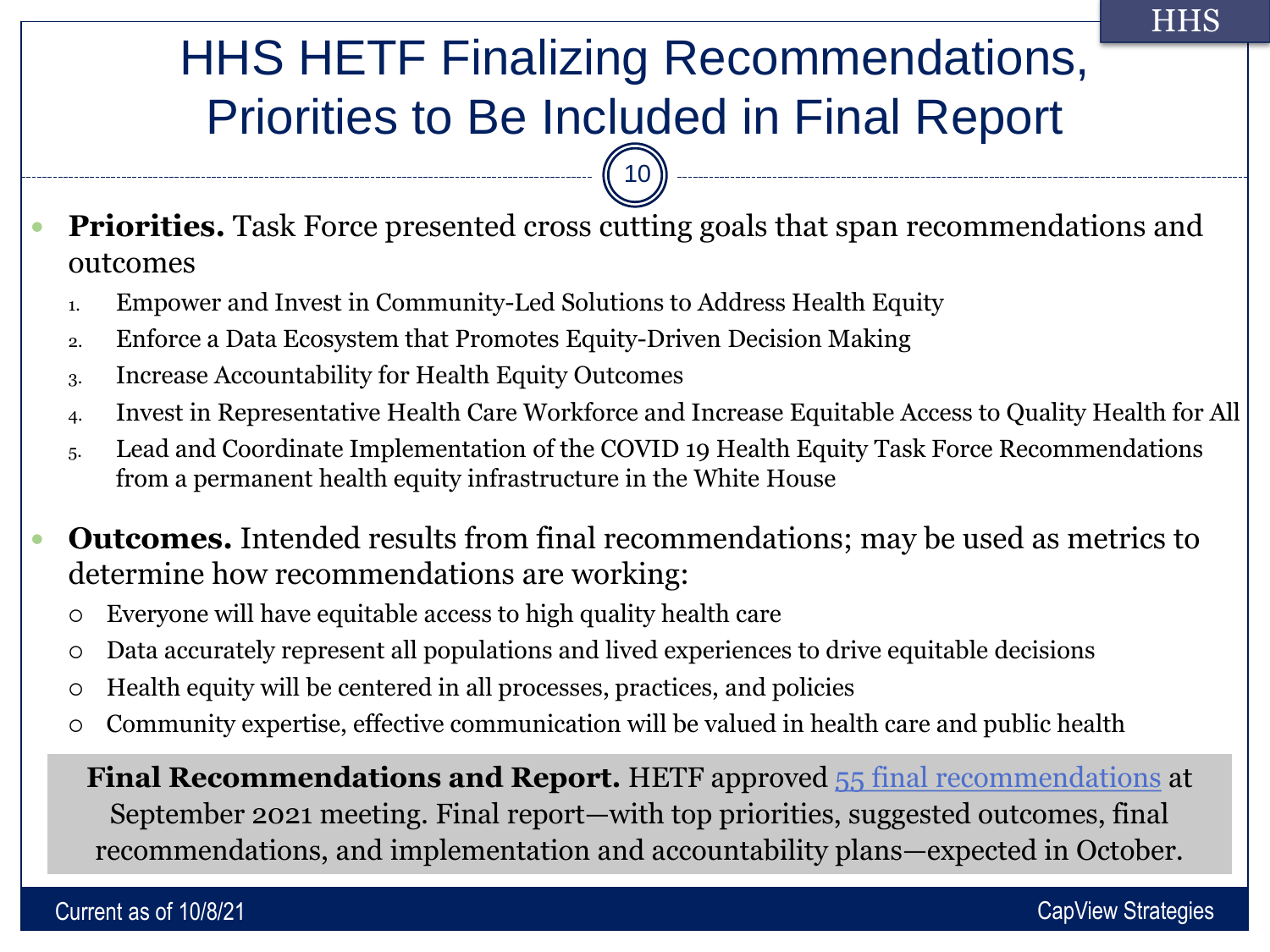## FDA Acts to Diversify Clinical Trials 11

 **Making Clinical Research More Inclusive / Diverse.** Recognizing disproportionate impact lupus has on racial and ethnic minority populations, HHS Office of Minority Health (OMH) and FDA Office of Minority Health and Health Equity (OMHHE) launched [Let's Take Charge](https://www.minorityhealth.hhs.gov/LetsTakeCharge/) Initiative

#### **Goals of initiative include:**

- Raising awareness of importance of racial and ethnic minority participation in clinical trials
- Addressing patient concerns and myths about research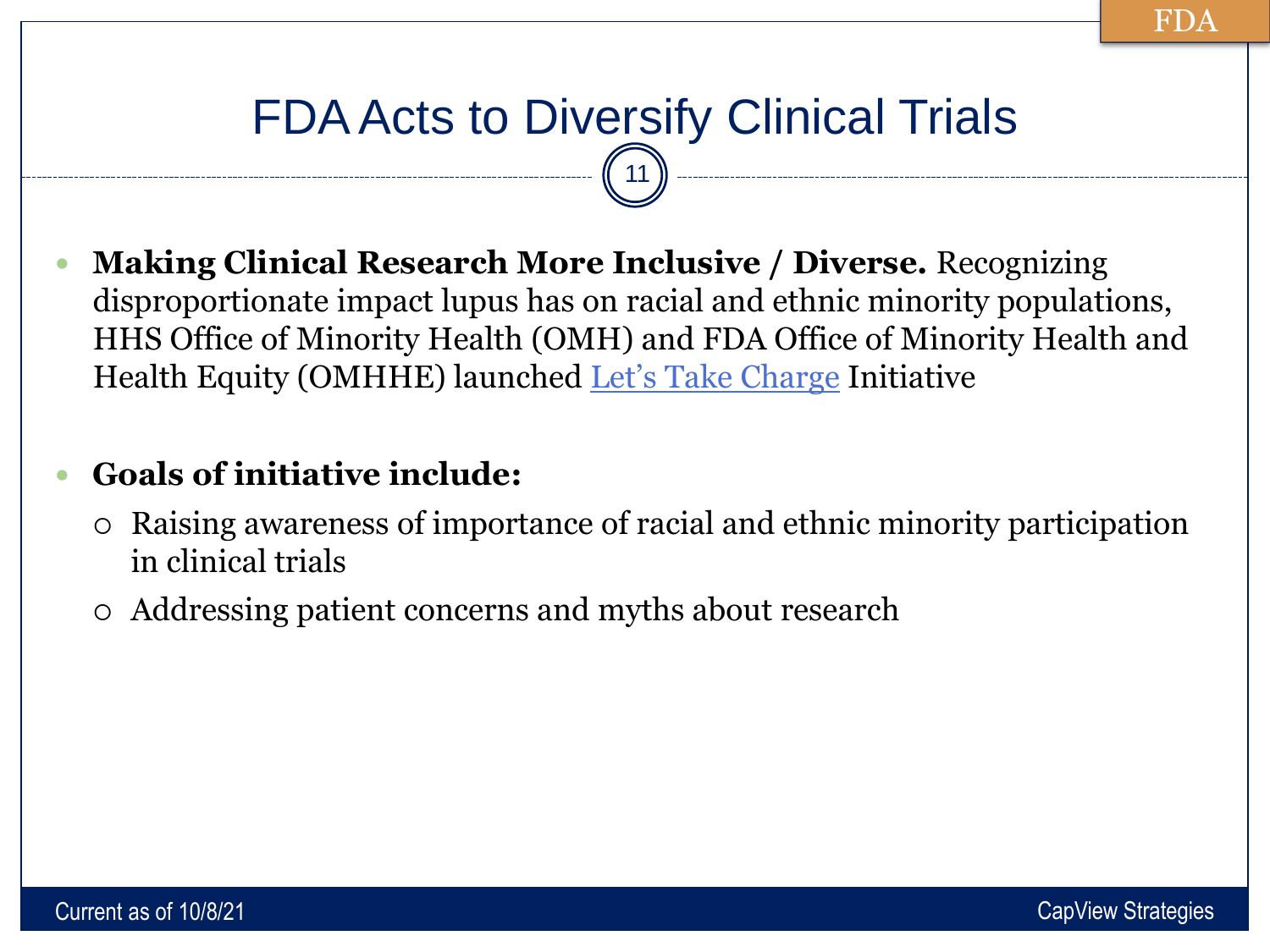CMS

# Equity Central to CMS' Vision

12

 **[CMS Administrator Reflects on First 100 Days](https://www.cms.gov/blog/my-first-100-days-and-where-we-go-here-strategic-vision-cms).** Outlines vision that CMS serve "the public as a trusted partner and steward, dedicated to advancing health equity, expanding coverage, and improving health outcomes"; lays out six strategic pillars:

| Advance equity/<br>address health<br>disparities  | <b>Expand access</b><br>to quality,<br>affordable<br>coverage/care | <b>Engage partners</b><br>/communities                      |
|---------------------------------------------------|--------------------------------------------------------------------|-------------------------------------------------------------|
| Drive innovation<br>/promote value-<br>based care | Protect<br>programs'<br>sustainability                             | Foster positive,<br>inclusive<br>workplace and<br>workforce |

#### **Administrator moves forward with several policies and initiatives**

- CMS Office of Minority Health (OMH) Road to Equity Forum
- Medicare Payment Rules
- **Marketplace Rules**
- Medicaid Guidance

Current as of 10/8/21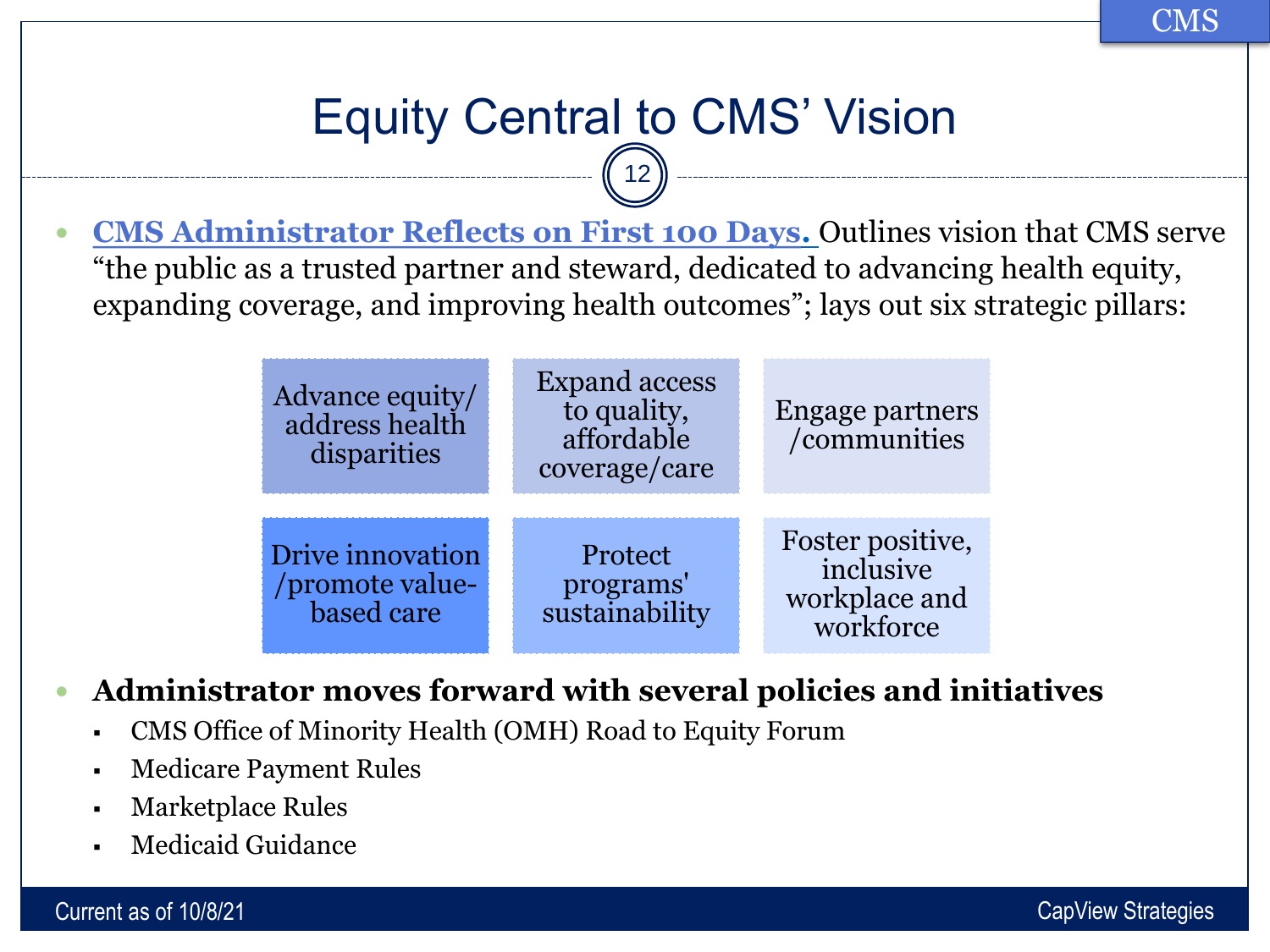#### CMS Office of Minority Health's Efforts Emphasize Role of Data in Addressing Disparities **CMS**

 **[CMS OMH Road to Equity Forum.](https://www.cms.gov/About-CMS/Agency-Information/OMH/equity-initiatives/ccm/webinars-and-events/all-webinars-and-events)** In April, CMS OMH held "The Road to Equity: Examining Structural Racism in Health Care," which outlined:

 $(13)$ 

- How the Agency is defining structural racism and discrimination
- Importance of and need for standardized data collection in CMS' efforts to address equity
- Initial areas for addressing health equity (e.g., CMMI payment and delivery reform models and quality measurement)
- **Reports on Disparities in Health Care in Medicare Advantage**. CMS OMH released [first of its kind report t](https://lnks.gd/l/eyJhbGciOiJIUzI1NiJ9.eyJidWxsZXRpbl9saW5rX2lkIjoxMDAsInVyaSI6ImJwMjpjbGljayIsImJ1bGxldGluX2lkIjoiMjAyMTA5MjguNDY1NzczMTEiLCJ1cmwiOiJodHRwczovL3d3dy5jbXMuZ292L2ZpbGVzL2RvY3VtZW50LzIwMjEtZGVsaXMtbmF0aW9uYWwtZGlzcGFyaXRpZXMtc3RyYXRpZmllZC1yZXBvcnQucGRmIn0.YkXwdqp4vN1vGoC99-sxFG9qDcbEXDhytnqvCti1uns/s/1052674691/br/113015332951-l)hat compares quality of clinical care for dual-eligible and low-income subsidy (LIS) beneficiaries with other beneficiaries
	- Builds on [earlier reports on racial, ethnic and gender disparities](https://www.cms.gov/About-CMS/Agency-Information/OMH/research-and-data/statistics-and-data/stratified-reporting)

**Report on disparities will have implications for plans and other stakeholders who will need to address identified inequities.** 

Current as of 10/8/21 CapView Strategies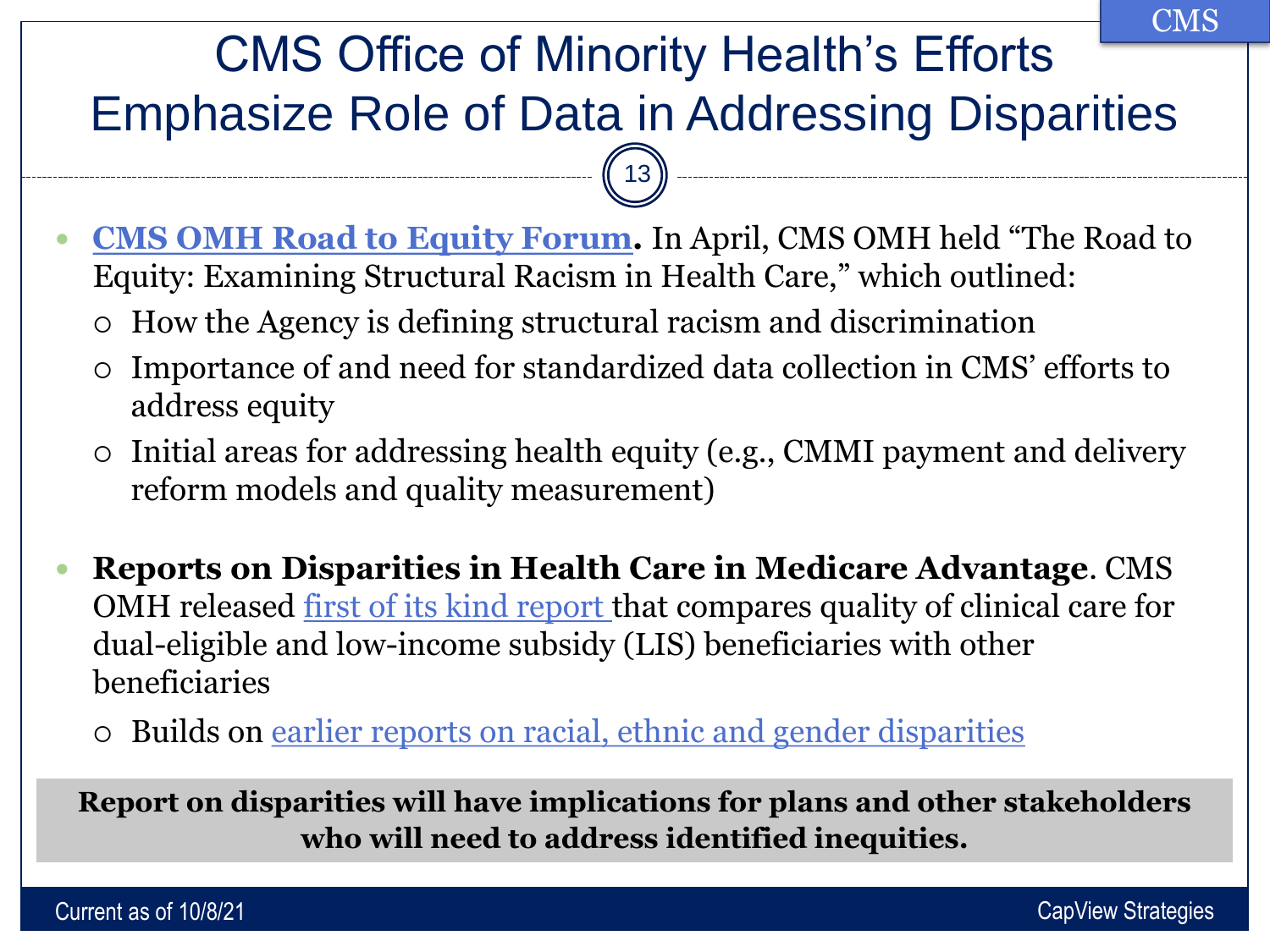Medicare Payment Rules Solicit Feedback on How to Address Inequities; Data and Quality are Areas of Focus  $\binom{14}{$ CMS

- **CMS uses proposed Medicare Payment Rules to Solicit Input on Ways to Promote Equity**[. In MPFS, IPPS, OPPS, ESRD, SNF, IRF, IPF, Home Health, Hospice](https://www.cms.gov/newsroom/fact-sheets/fiscal-year-fy-2022-hospice-payment-rate-update-final-rule-cms-1754-f) providers proposed rules, CMS sought comment on:
	- **Closing the Health Equity Gap RFI.** Across payment rules, CMS requested comments on how to support health equity in outcomes, quality measures and measure domains
	- **Data collection**. Reporting/collection of standardized data related to social risk factors, race and ethnicity data (e.g., race, ethnicity, Medicare/Medicaid dual eligible status, disability status, LGBTQ+, and socioeconomic status); how to leverage diverse data sets
	- **Quality measures**. Stratification of quality measures by certain factors (e.g., race, dual eligibility, LGBTQ+, and socioeconomic status) and development of quality measures (e.g., health equity score)
- **CMS finalizes targeted policies in final Medicare payment rules.** CMS implemented limited policies, notes feedback on "Closing the Health Equity Gap" RFIs and other provisions will inform development of future policy
	- **Maternal Morbidity Measure in Hospital Quality Reporting Program.** In Final [IPPS Rule, CMS added measure requiring hospitals to report participation in statewide](https://www.cms.gov/newsroom/press-releases/cms-final-rule-improves-health-equity-access-treatment-hospital-readiness-and-covid-19-vaccination)  /national efforts to improve perinatal health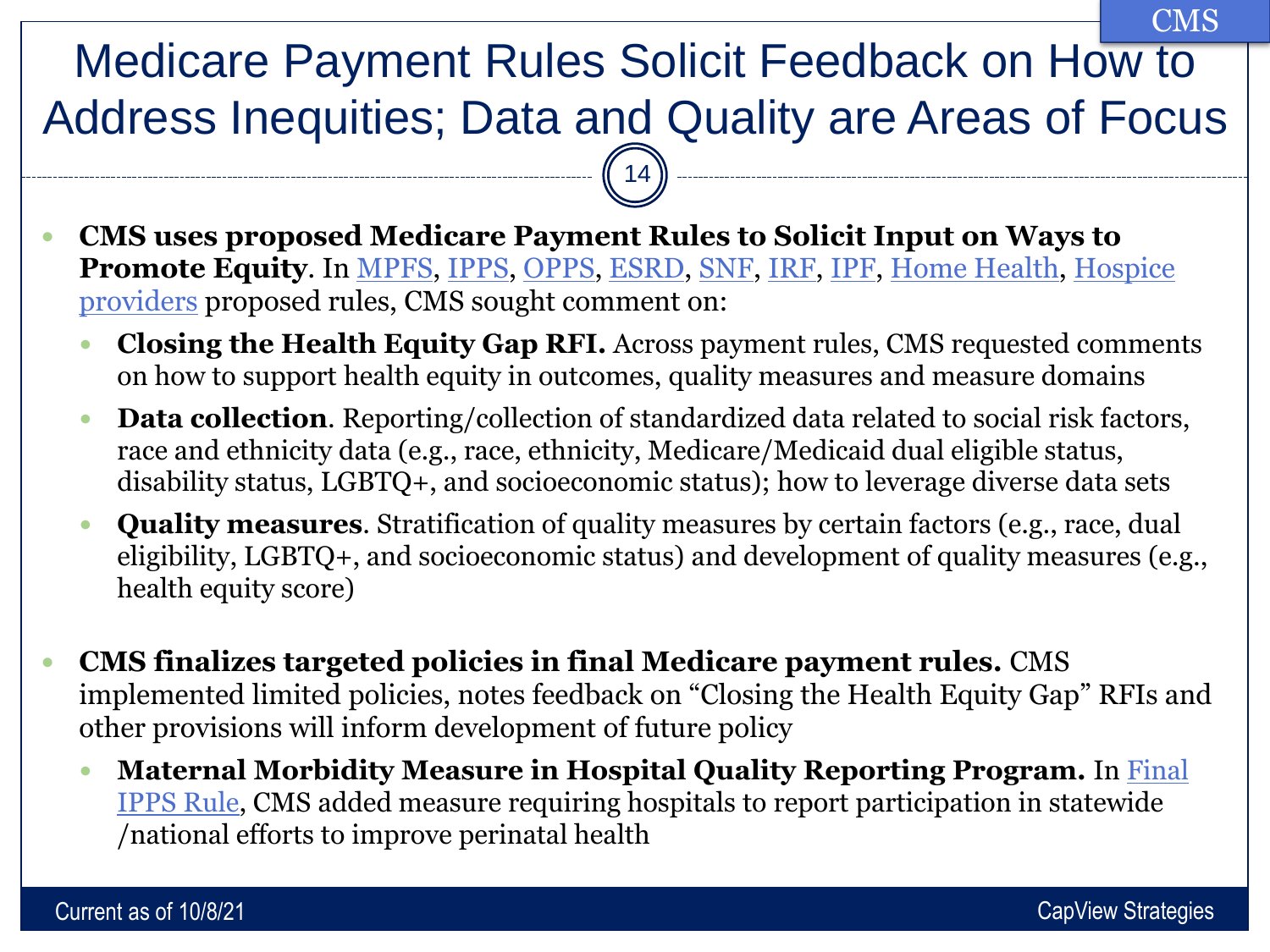### Federal Marketplace & Medicaid Policies Focus on Access, Coverage and Payment CMS

15

- **Marketplace - [CMS' Final NBPP \(Part 3\)](https://www.cms.gov/newsroom/fact-sheets/patient-protection-and-affordable-care-act-updating-payment-parameters-section-1332-waiver) includes policies that aim to maintain or increase marketplace enrollment.** 
	- **Expanded Enrollment Timeline.** Lengthened open enrollment period; option for exchanges to implement monthly special enrollment periods (SEP) for advanced premium tax credit ( $\text{APTC}$ )-eligibles with income  $\leq 150\%$  federal Poverty level (FPL)
	- **Strengthens Role of Navigators in FFM.** Reinstates requirement that Federally Facilitated Marketplace (FFM) Navigators provide consumers with information and assistance on post-enrollment topics (e.g., appeals) to support education, help reduce disparities

#### **Medicaid – CMS taking steps to protect coverage, access and payment.**

- **[CMS asks States to Educate Immigrant Populations About Access.](https://www.medicaid.gov/federal-policy-guidance/downloads/cib072221.pdf)** CMCS informational bulletin clarifying "Public Charge" rule no longer in effect and encouraging states to educate eligible immigrants about access to public benefits (e.g., Medicaid, housing)
- **Lengthening Timeline for Eligibility, Enrollment Determinations Post Public**  Health Emergency (PHE). CMS [extended](https://www.medicaid.gov/federal-policy-guidance/downloads/sho-21-002.pdf) the timeline states have to complete Medicaid determinations to up to 12 months—instead of 6; requires states to complete redetermination before taking adverse action
- **Potential Changes to MDRP.** [HHS Drug Pricing Plan](https://aspe.hhs.gov/sites/default/files/2021-09/Drug_Pricing_Plan_9-9-2021.pdf) notes HHS will support efforts to improve the Medicaid Drug Rebate Program (MDRP) as part of its commitment to equity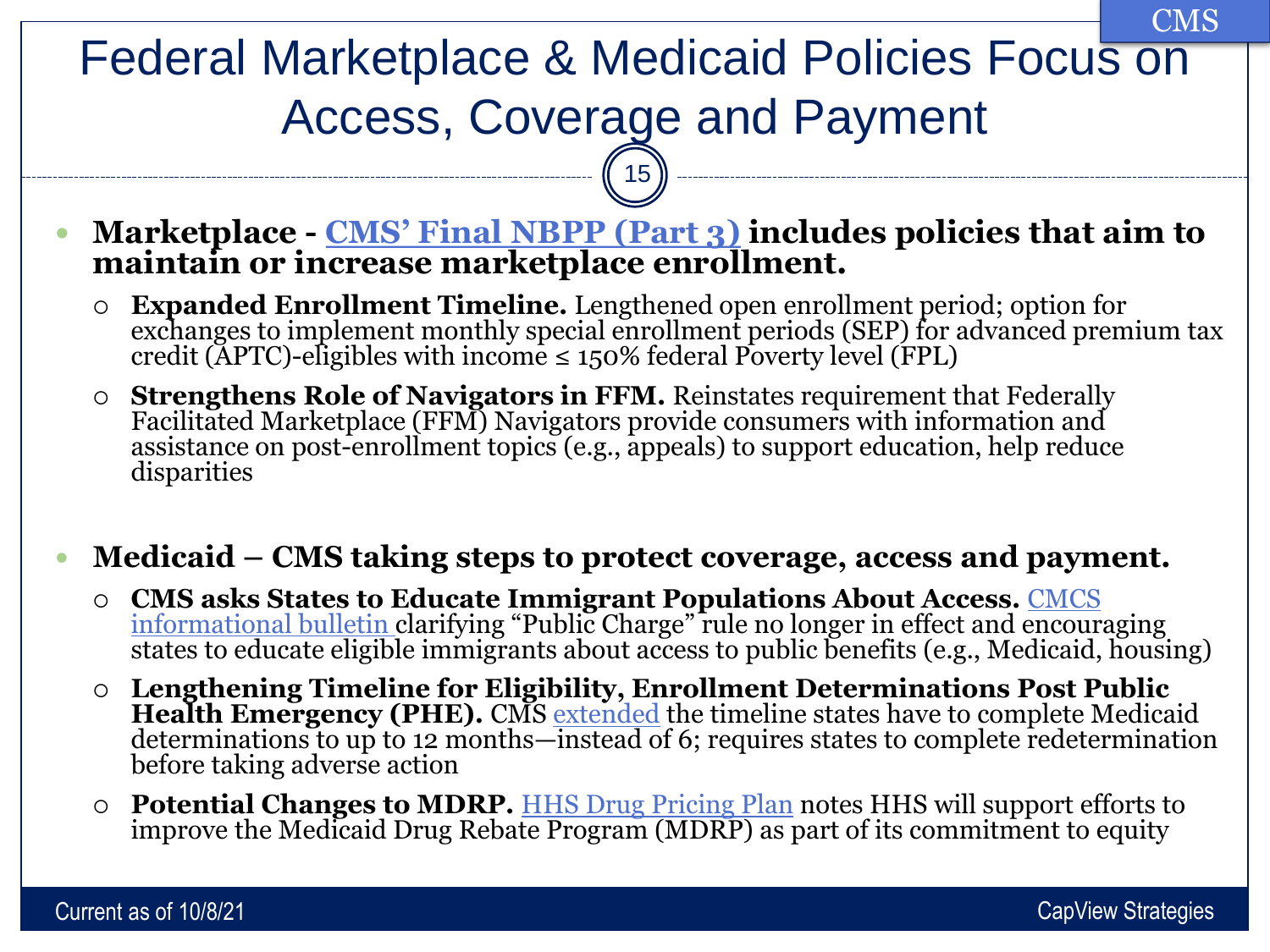# Refreshed Vision for CMMI Includes Equity as "Centerpiece" of Models

 $16)$ 

- **[CMS Leadership's Vision for Next Decade of CMMI](https://www.healthaffairs.org/do/10.1377/hblog20210812.211558/full/)**. Learnings from CMMI's first 10 years informed future objectives including making equity focus of models by:
	- Engaging Medicaid, safety-net and other providers serving low and modestincome, racially diverse, rural populations
	- Addressing eligibility criteria and processes that support care for historically disadvantaged populations
	- Using patient-level demographic data, standardized social needs data, and data on model reach in underserved communities to assess models' impact

**CMMI focused on expanding reach of patient-centered models to include patients and providers not traditionally included.**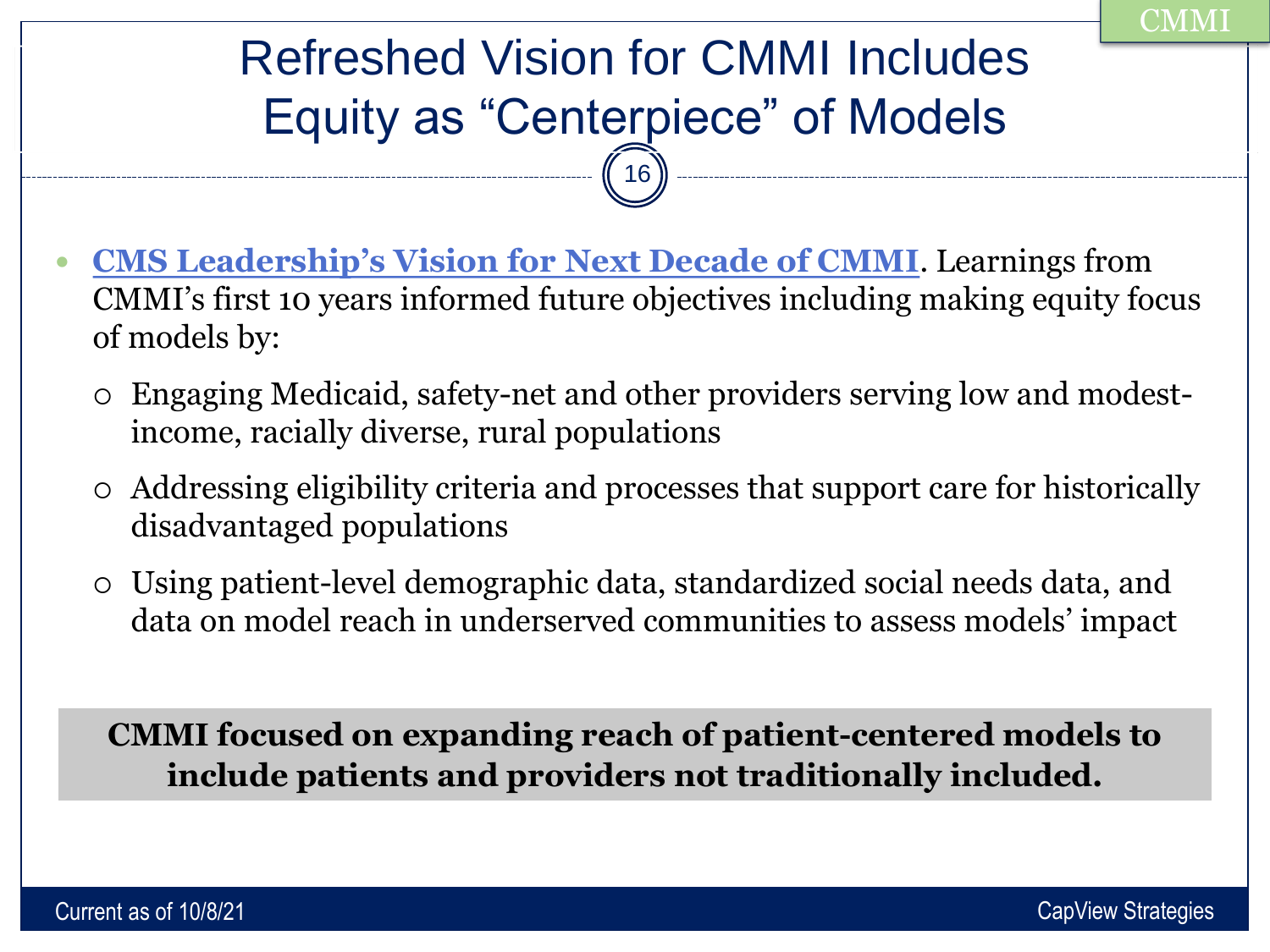# Proposed CMMI Model Changes to Promote Equity & Address Disparities 17

- **Proposed Changes Would Make ETC First CMMI Model to Directly**  Address Equity. CMS [proposed](https://www.cms.gov/newsroom/fact-sheets/end-stage-renal-disease-esrd-prospective-payment-system-pps-calendar-year-cy-2022-proposed-rule-cms) changes to End-Stage Renal Disease (ESRD) Treatment Choices (ETC) Model with the goal of decreasing disparities in rates of home dialysis and kidney transplants among patients
	- **Include Health Equity in Provider Scoring to Incentivize Care for Duals/LIS Beneficiaries.** Add health equity incentive to improvement scoring with goal of increasing rates of home dialysis or transplantation among dualeligible or LIS beneficiaries
	- **Stratified Benchmarks Limits Penalties for Providers with Dual/LIS Beneficiaries.** Stratify achievement benchmarks by proportion of beneficiaries who are dual-eligible for Medicare and Medicaid or are LIS recipients
- **Leverage Lessons from AHC Model.** CMMI has indicated it will use learnings from the Accountable Health Communities (AHC) model in changes to existing models and future model development.
	- **SDoH Screening Tool**[. CMMI released the Accountable Health Communities](https://innovation.cms.gov/files/worksheets/ahcm-screeningtool.pdf) Health-Related Social Needs Screening Tool for use by health care/social service providers working to address health-related social needs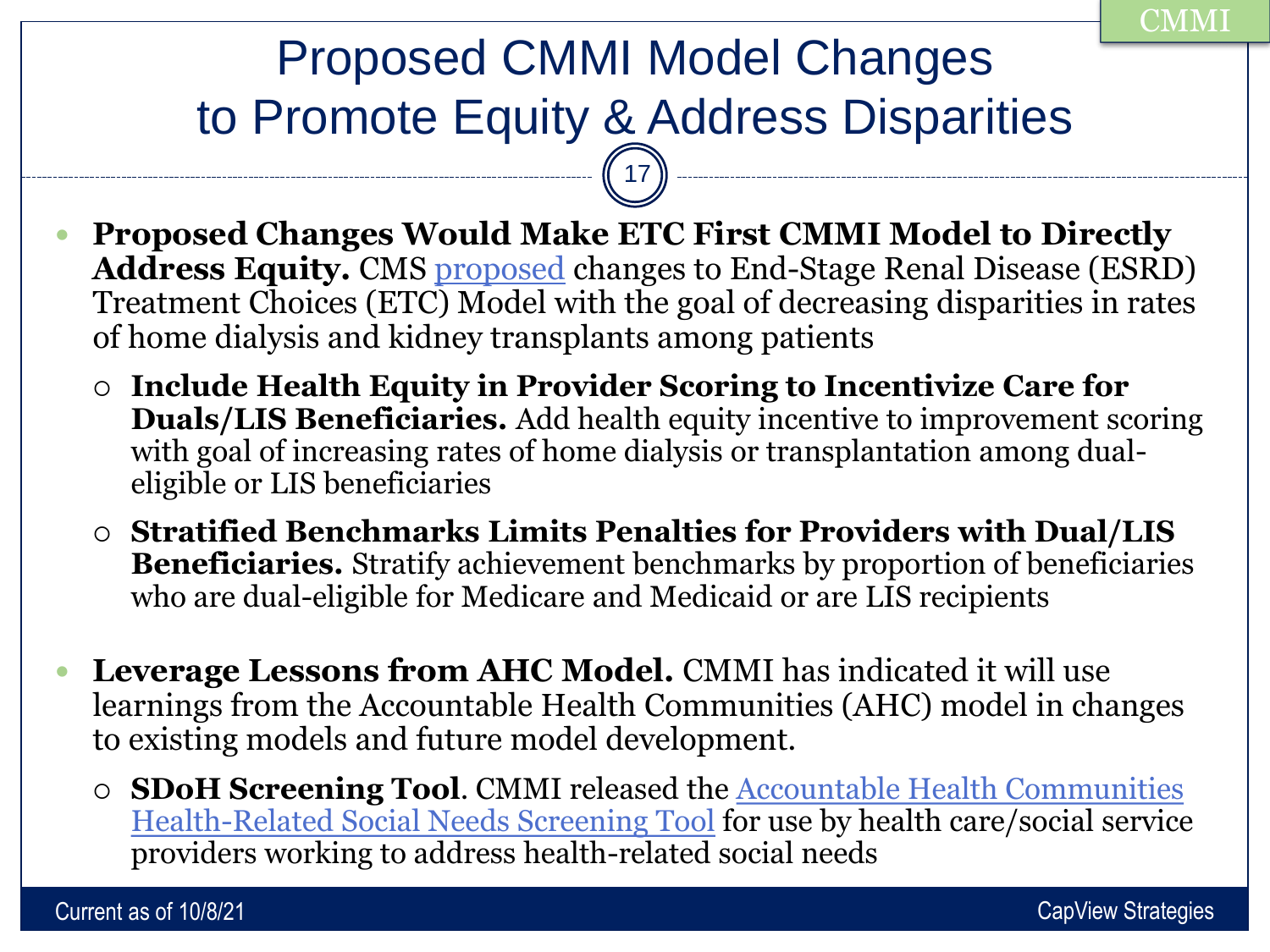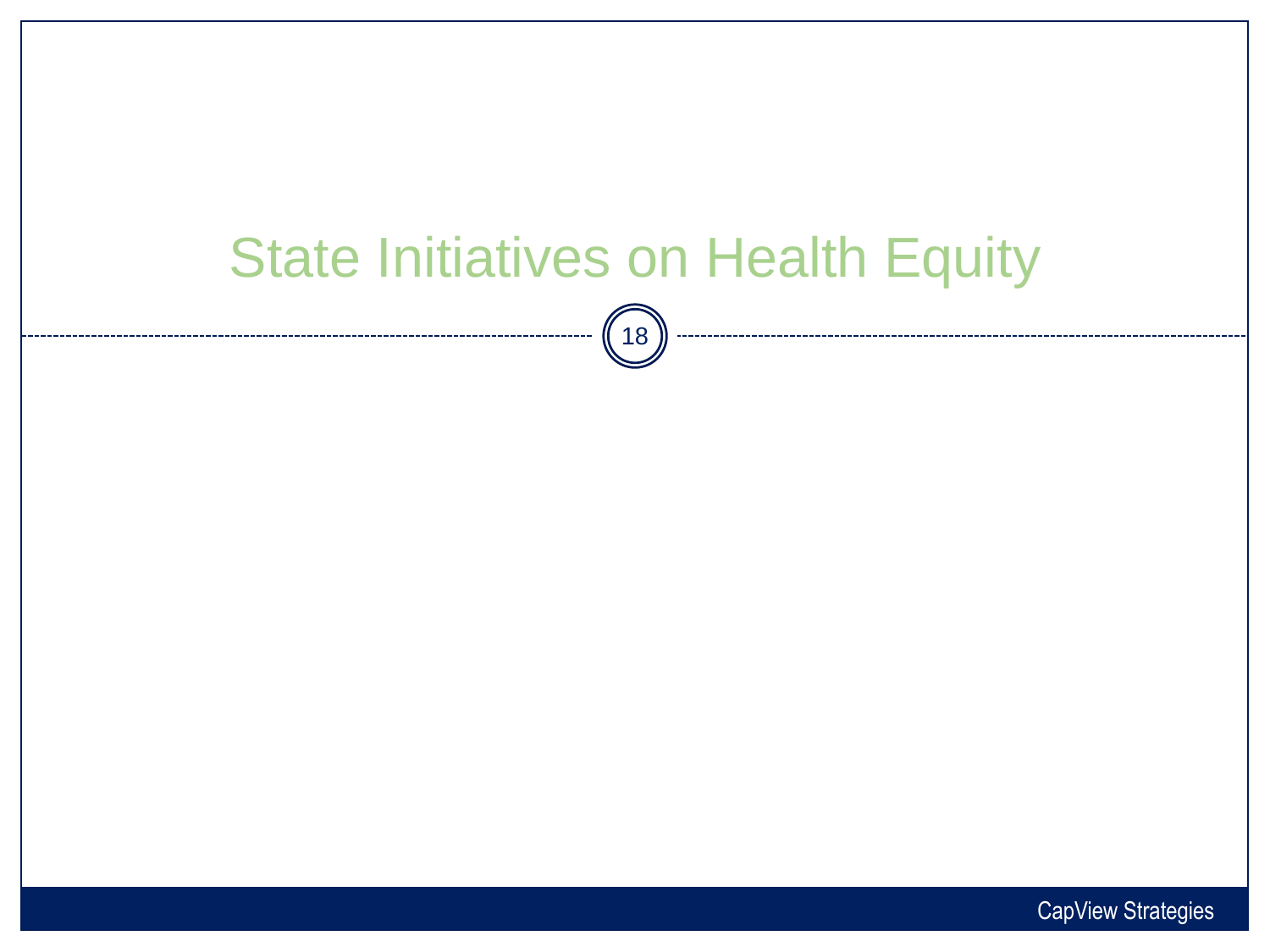

#### Current as of 10/8/21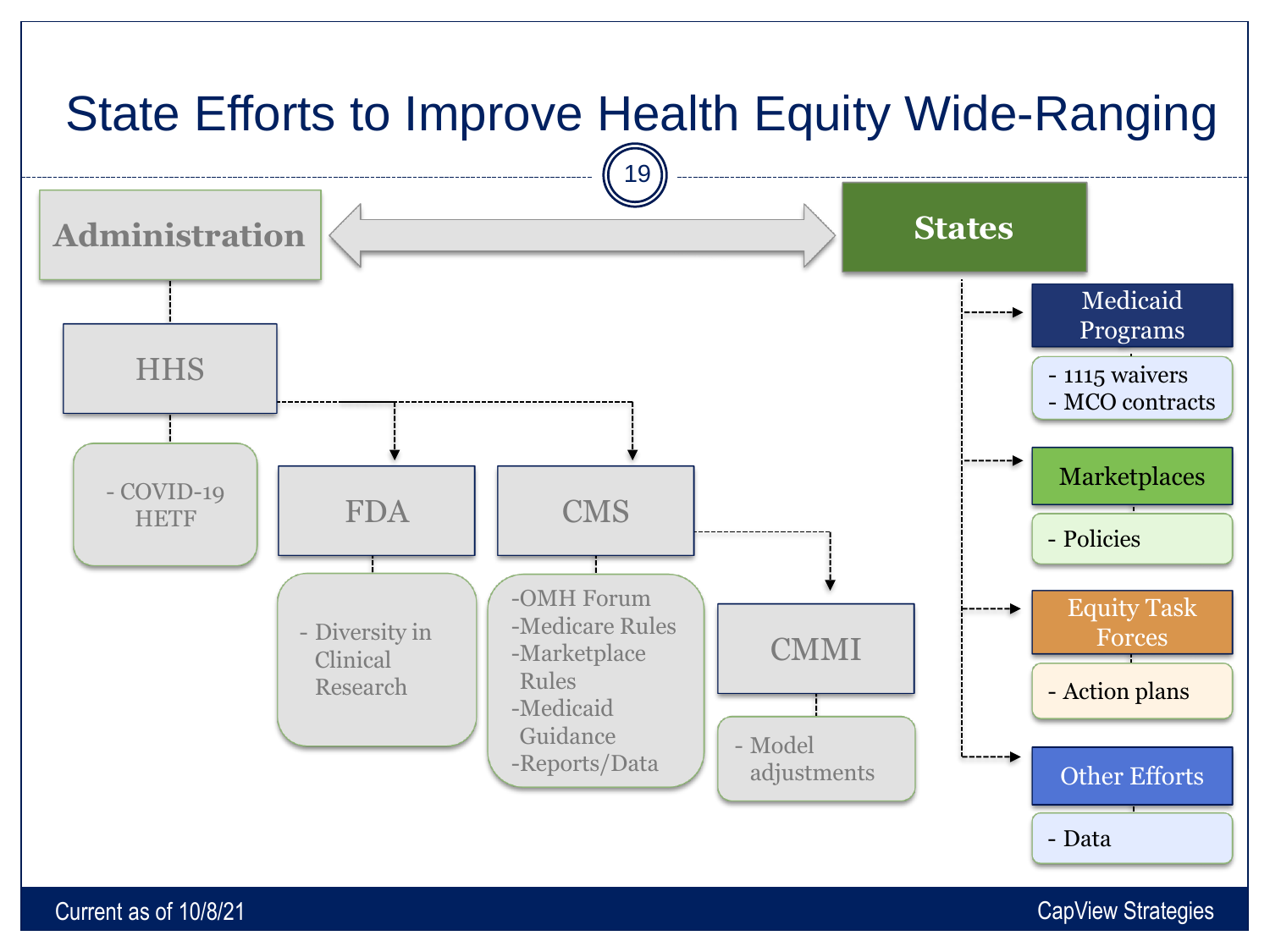# States Using 1115 Waivers to Test Programs Targeting Disparities in Medicaid

20

 States are using 1115 waivers to pilot initiates to address disparities and healthrelated social needs

#### **Promoting Health Equity**

- •[MA i](https://www.mass.gov/doc/ma-1115-extension-factsheet-july-2021-pdf/download)s developing 1115 waiver with a program for ACOs to measure and reduce disparities; includes funding to support health equity
- •[OR](https://www.oregon.gov/oha/hsd/medicaid-policy/pages/waiver-renewal.aspx?utm_source=OHA&utm_medium=egov_redirect&utm_campaign=https%3A%2F%2Fwww.oregon.gov%2F1115waiverrenewal) plans to invest in 1115 waiver initiatives to promote health equity as part of state's goal to eliminate health inequities by 2030

#### **Addressing SDoH**

•**[AR](https://www.medicaid.gov/medicaid/section-1115-demonstrations/downloads/ar-arhome-pa.pdf)** submitted 1115 waiver to CMS with program to connect certain beneficiaries (e.g., rural individuals with behavioral health needs, pregnant women, high-risk) to community support

#### **Supporting Housing**

- [AZ](https://www.medicaid.gov/medicaid/section-1115-demonstrations/downloads/az-hccc-pa9.pdf) submitted 1115 waiver to expand housing support to homeless individuals
- **[NJ](https://www.state.nj.us/humanservices/dmahs/home/1115_NJFamilyCare_Comprehensive_Demonstration_Draft_Proposal.pdf)** is developing draft 1115 waiver to test new approaches to addressing SDoHs with a focus on housing

#### **Promoting Health Equity**

• [IL](https://www.medicaid.gov/medicaid/section-1115-demonstrations/downloads/il-continuity-care-admin-simplification-state-accept-ltr-05182021.pdf), [GA,](https://www.medicaid.gov/medicaid/section-1115-demonstrations/downloads/ga-postpartum-ext-ca.pdf) [MO](https://www.medicaid.gov/medicaid/section-1115-demonstrations/downloads/mo-targeted-benefits-for-postpartum-women.pdf) have gained CMS approval to extend postpartum coverage; length of coverage and target population varies by state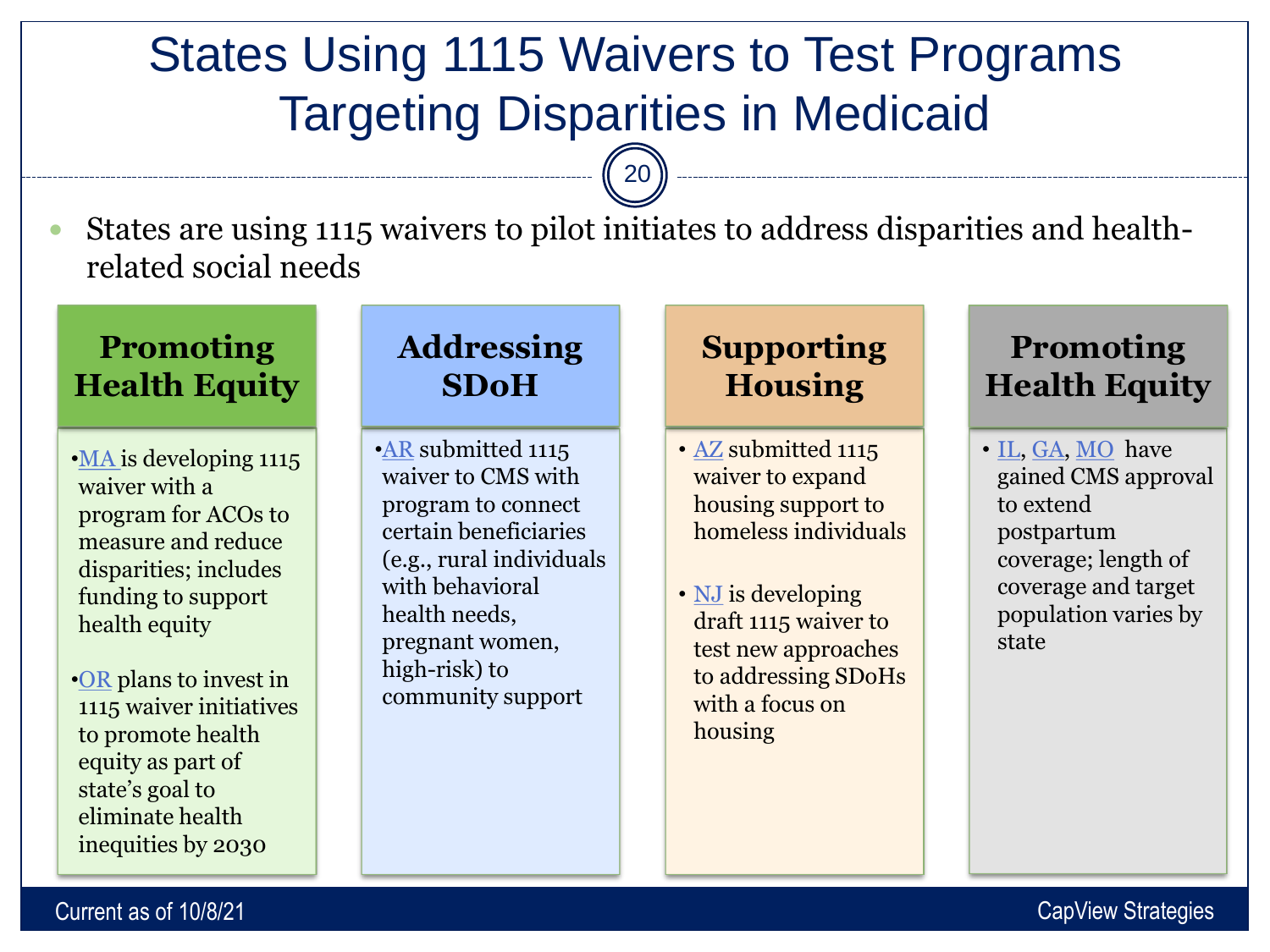# Some State Medicaid Programs Leveraging MCOs to Address Disparities Through Contracts

21

- **Medicaid Managed Care Organization Requirements.** States using tools in MCO contracts (e.g., incentive programs, reporting requirements, quality measures) that aim to promote equity
	- **Stratified Reporting of Quality Measures**. [LA](https://wwwcfprd.doa.louisiana.gov/osp/lapac/dspBid.cfm?search=department&term=4) required MCOs to stratify and report specific quality measures by race/ethnicity ad urban/rural status
	- **Incentive Payments**. [MI](https://www.michigan.gov/documents/contract_7696_7.pdf) includes a financial incentive for plans to reduce disparities in select Healthcare Effectiveness Data and Information Set (HEDIS) measures as part of Medicaid health plan performance bonus program
	- **Community Collaboration to Address Equity**. [WA](https://www.hca.wa.gov/billers-providers-partners/programs-and-services/model-managed-care-contracts) requires plans to collaborate with state to form Health Disparities Workgroup, which partners with community to identify racial/ethnic disparities in quality measures and implement interventions

**Moving forward, states may also consider ways to use Total Cost of Care (TCOC) benchmarks or state directed payments to advance equityrelated goals.**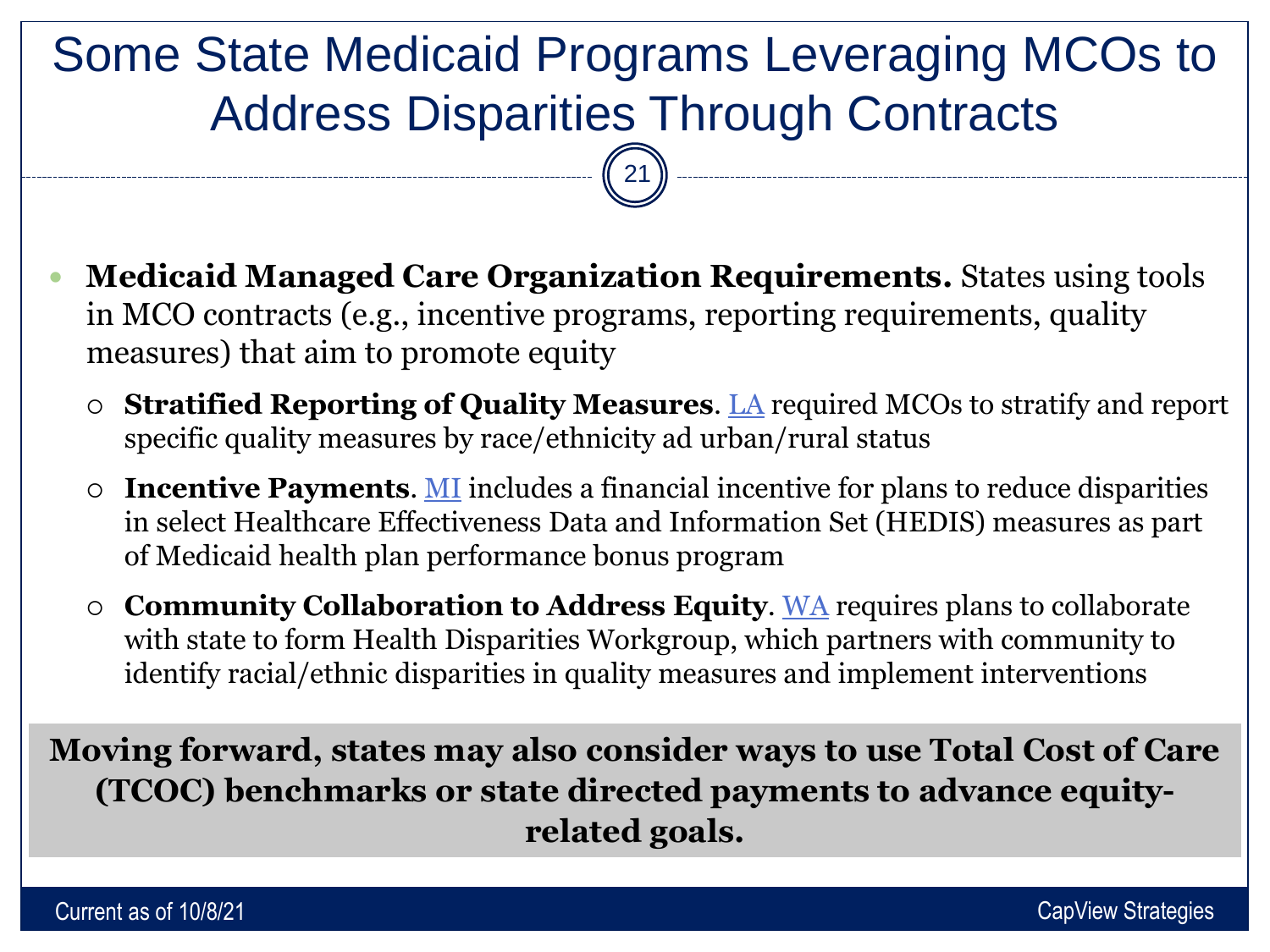# States Health Equity Task Forces in Response to COVID-19

 $22$ 

- **State Health Equity Task Forces in Response to COVID-19.** Prior to HHS' HETF, more than 10 states established groups to examine health equity issues in light of pandemic. Examples include:
	- **[Colorado COVID-19 Health Equity Response Team](https://covid19.colorado.gov/health-equity-response-team).** Established by Governor with goals that included ensuring accessibility, transparency of racial and ethnicity COVID-19 data; identifying measures to mitigate spread; helping curb disparities; and developing policy recommendations to help communities of color during COVID-19 and future emergencies.
		- **Example 15 x** Team issued [final recommendations f](https://drive.google.com/file/d/1rfe9CJcoNhDlCM7KpLHhUlA813KKwna4/view)or legislation to reduce disparities in June 2020
	- **[Michigan Coronavirus Task Force on Racial Disparities](https://www.michigan.gov/mdhhs/0,5885,7-339-71551_5460_99929---,00.html).** Governor [signed an EO](https://www.michigan.gov/whitmer/0,9309,7-387-90499_90705-526476--,00.html)  creating task force, which will remain active until 90 days post state of emergency
		- **x** Task Force issued an [Interim Report](https://www.michigan.gov/documents/coronavirus/Interim_Report_Final_719168_7.pdf) in November 2020 outlining initiatives and themes for improving equity during the pandemic (e.g., increasing enrollment in health insurance, closing digital divide and raising awareness of racial and ethnic disparities in medial care).
	- **[Virginia COVID-19 Equity Leadership Task Force.](https://www.governor.virginia.gov/diversity/equity-leadership-taskforce/)** Codified by [Senate Bill 1296](https://lis.virginia.gov/cgi-bin/legp604.exe?212+sum+SB1296) to ensure that response supports at-risk individuals and populations disproportionately impacted by disasters; directs the work of the Health Equity Work Group
		- $\star$  [Governor unveiled statewide health equity dashboards -](https://www.vdh.virginia.gov/equity-at-a-glance/) [Equity in Action](https://www.governor.virginia.gov/diversity/equity-dashboards/overview/) and Equity at a Glance- related to COVID-19 response and recovery programs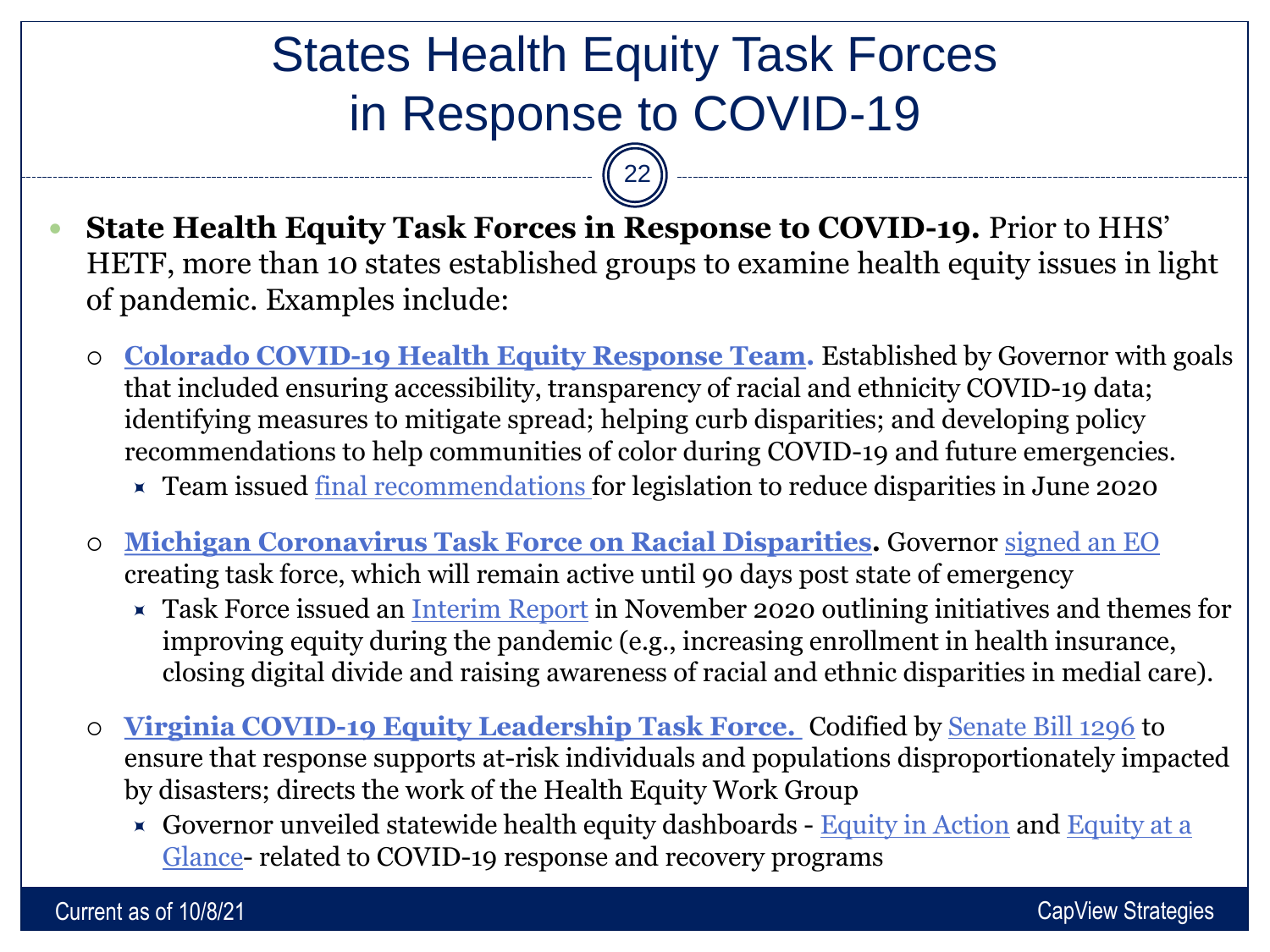# States Exploring Other Ways to Identify Disparities & Promote Equity—Evolving Trends

 $\begin{bmatrix} 23 \end{bmatrix}$ 

- **State-Based Marketplace Steps to Promote Equity.** DC's Health Benefit Exchange Authority adopted [recommendations aimed at stopping racism in healthcare, including:](https://dchealthlink.com/node/3569) 
	- Expanding access to providers and health systems for communities of color
	- Eliminating disparities in health outcomes

- Ensuring equitable treatment in care settings / service delivery
- **Leveraging Data to Identify Disparities.** Some states have started to track and report data that may be leveraged by stakeholders and policymakers
	- **[PA Health Equity Analysis Tool \(HEAT](https://www.media.pa.gov/pages/dhs_details.aspx?newsid=740)**). Interactive map uses Medical Assistance and population health data to identify opportunities to improve health and health equity
	- **[Massachusetts Public Health Data Warehouse and Population Health](https://www.mass.gov/orgs/population-health-information-tool?id=31df85b470ad49809445a2d83e80d269) Information Tool.** Tools (e.g., Race and Hispanic Ethnicity Health Equity Dashboard) to enable analyses of health priorities and trends with the goal to effectively address public health priorities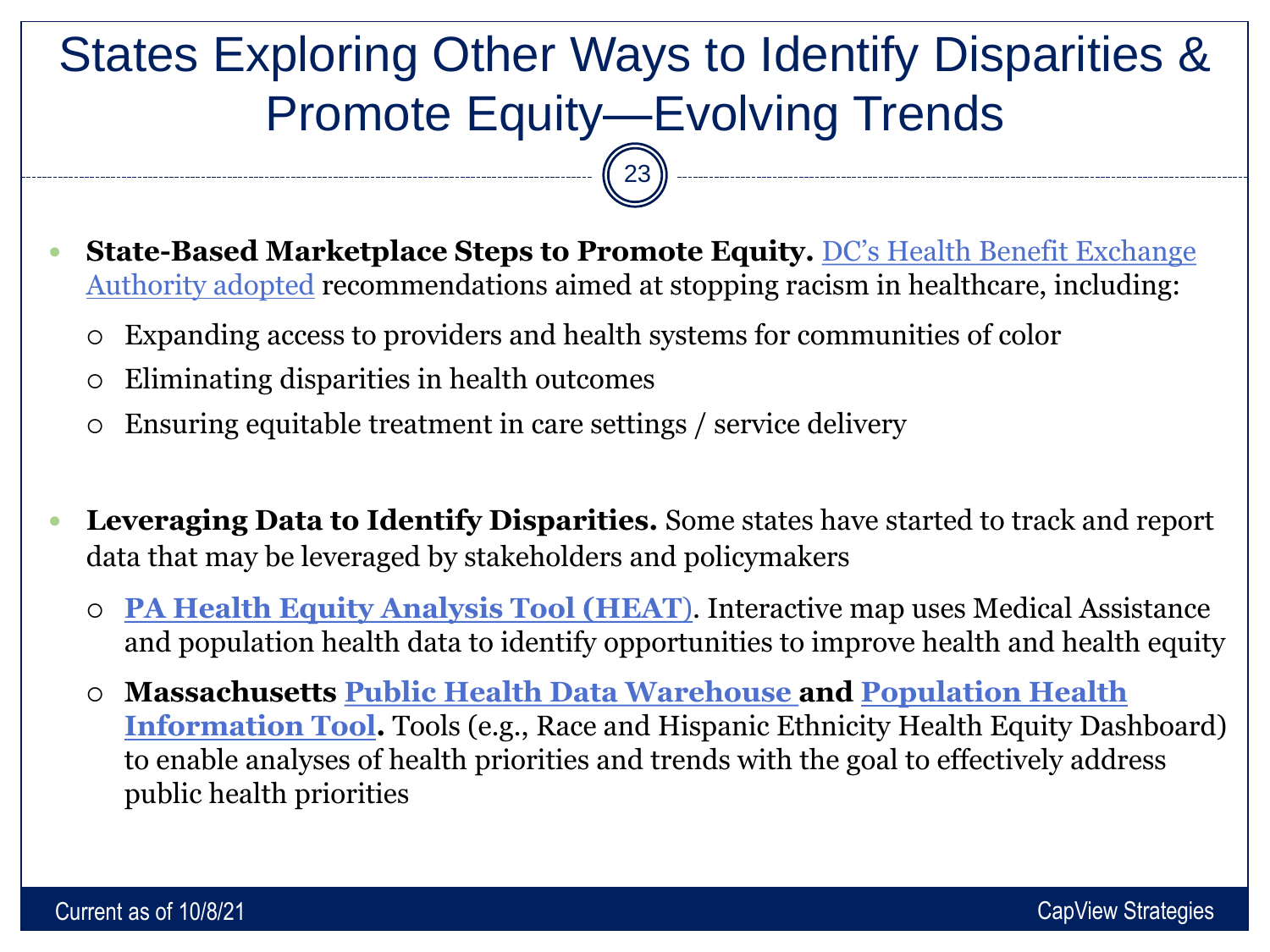# Implications/What to Watch For  $\binom{24}{}$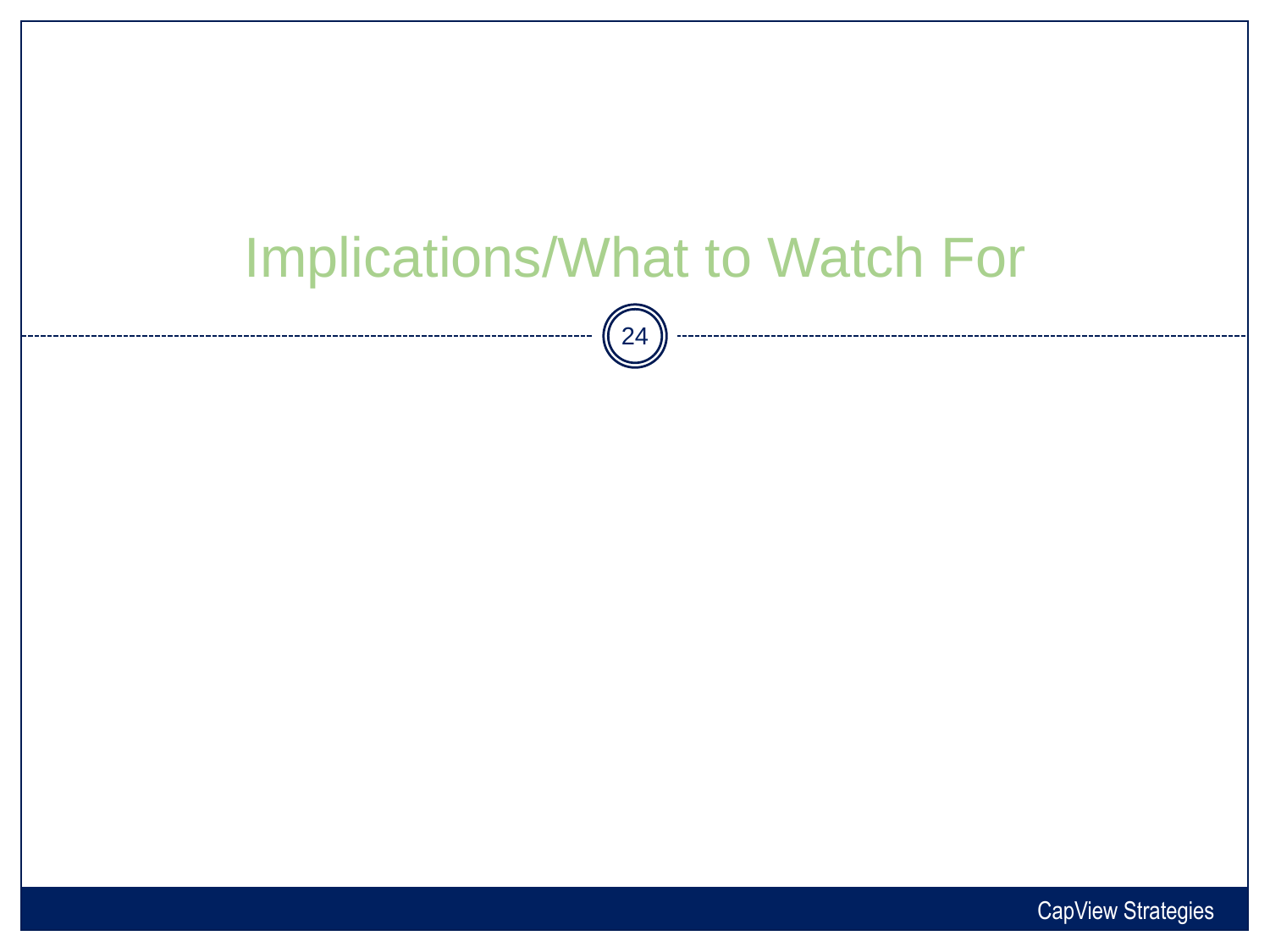

Current as of 10/8/21